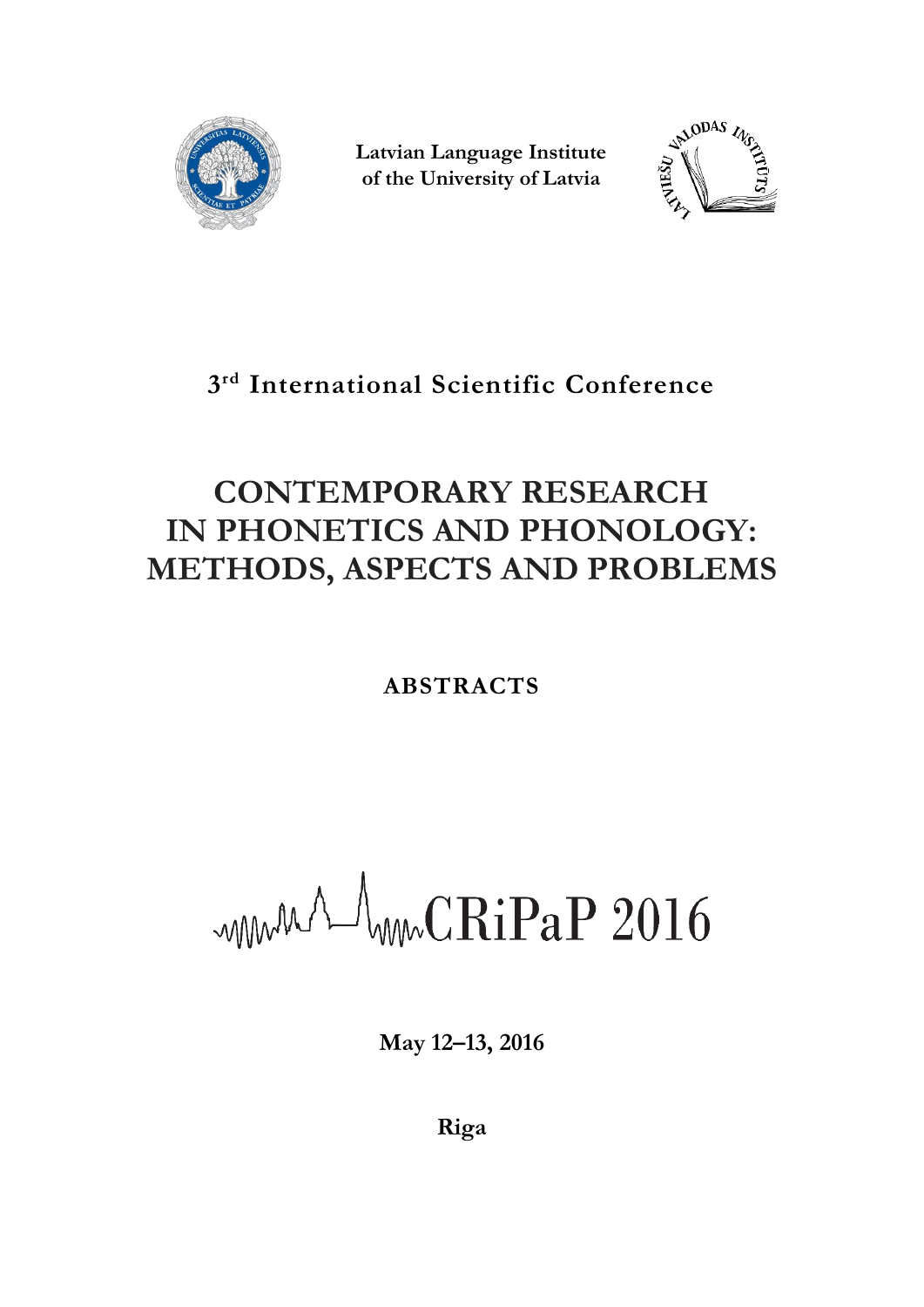## **Organizer:**

Latvian Language Institute of the University of Latvia

## **Organizing Committee:**

Leading researcher *Dr. philol.* Juris Grigorjevs Researcher *Dr. philol.* Inese Indričāne Research assistant *Mg. philol.* Jana Taperte

## **Editorial Address:**

Akadēmijas laukums 1, 902./903. kab., Rīga, LV-1050 Phone: (+371) 67227696 E-mail: latv@lza.lv

## **Abstracts are available on the webpage of the Institute:**

*http://lulavi.lv/conferences*

ISBN 978-9984-742-82-3 © LU Latviešu valodas institūts, 2016 © Latvijas Universitāte, 2016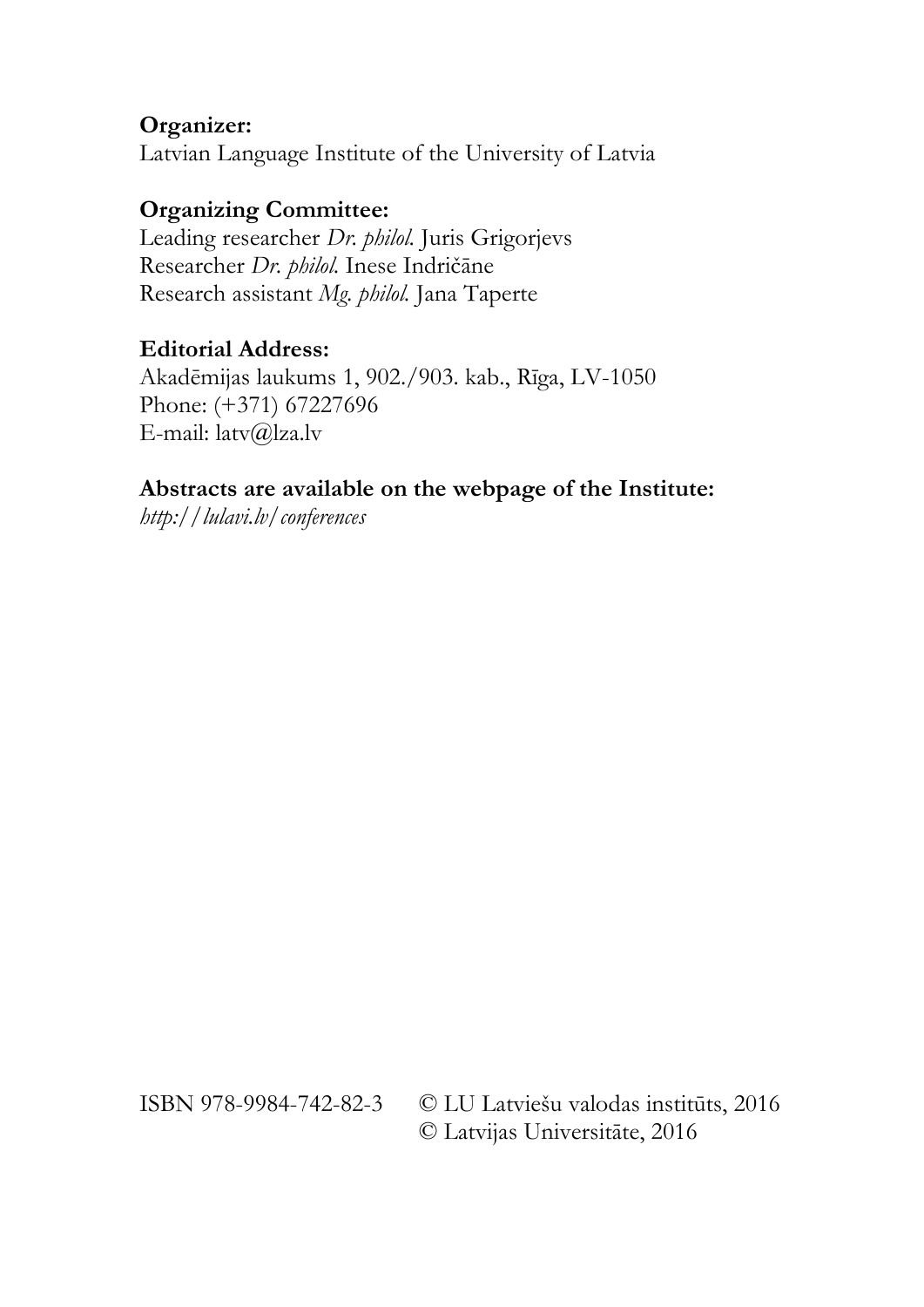## **CONTENTS**

| Ilze Auziņa, Guna Rābante-Buša                                                                 |    |
|------------------------------------------------------------------------------------------------|----|
| The analysis of intonation of young children: Corpus-based study                               | 5  |
| Raung-fu Chung                                                                                 |    |
| Children's vowel developments in Hakka                                                         | 6  |
| Lya Meister, Einar Meister                                                                     |    |
| Acoustic characteristics of Estonian adolescent speech: Some preliminary results               | 7  |
| Stina Ojala                                                                                    |    |
| Effects of dual-sensory impairment on reading aloud                                            | 8  |
| Asta Leskauskaitė                                                                              |    |
| The phonetic changes of the contemporary Lithuanian dialects:                                  |    |
| Punskas and Seinai subdialect example                                                          | 9  |
| <b>Sergey Knyazev</b>                                                                          |    |
| Word-final labialized consonants as a cue for detecting prosodic breaks in Standard Russian    | 10 |
| Justus Roux, H. Steve Ndinga-Koumba-Binza,                                                     |    |
| Phonotactics determination in Tswana loanword phonology                                        | 11 |
| Elena Riekhakaynen                                                                             |    |
| What can be reduced at the beginning of an interpausal interval:                               |    |
| Evidence from Russian spontaneous speech                                                       | 12 |
| Vladimir Phillipov                                                                             |    |
| Intonation, the linguistic sign and content typology                                           | 13 |
| Einar Meister, Lya Meister                                                                     |    |
| Production of Estonian consonantal quantity contrasts by Latvian subjects                      | 14 |
| Henna Tamminen, Maija S. Peltola                                                               |    |
| Two types of bilinguals - two types of production contexts                                     | 15 |
| Denitsa Dimitrova                                                                              |    |
| Lateral consonants in Bulgarian and German: effects of the historical development of Bulgarian |    |
| and the phonotactical interferences between both languages on the acquisition                  |    |
| of the German palatized lateral $ I $ from Bulgarians                                          | 16 |
| Kimmo Peltola, Paavo Alku and Maija S. Peltola                                                 |    |
| Non-native speech sound production changes even with passive listening training                | 17 |
| Monika Konert-Panek                                                                            |    |
| Americanisation versus Cockney: Accent stylisation in pop singing                              | 18 |
| <b>Juris Grigorjevs</b>                                                                        |    |
| Latvian monophthongs produced by informants of different age groups                            |    |
| $(5-15, 16-39, 40-59, and 60-80)$                                                              | 19 |
| Elisa Reunanen, Maija S. Peltola                                                               |    |
| Articulatory motor coordination in Finnish vowels                                              | 20 |
| Solveiga Ceirane                                                                               |    |
| Diphthong in perception $\rightharpoonup$ one vowel or a combination of two?                   | 21 |
| Antti Saloranta, Paavo Alku, Maija S. Peltola                                                  |    |
| Production training of vowel duration differences                                              | 22 |
| H. Steve Ndinga-Koumba-Binza                                                                   |    |
| Phonetics and phonology of the Civili mid-vowels                                               | 23 |
| Inese Indričāne, Jana Taperte                                                                  |    |
| Locus equations for the Latvian consonants produced by informants of different age groups      |    |
| $(5-15, 16-39, 40-59, and 60-80)$                                                              | 24 |
| Maka Tetradze                                                                                  |    |
| Towards characteristics and morphophonology of inflectional morphemes in Lezgian               | 25 |
|                                                                                                |    |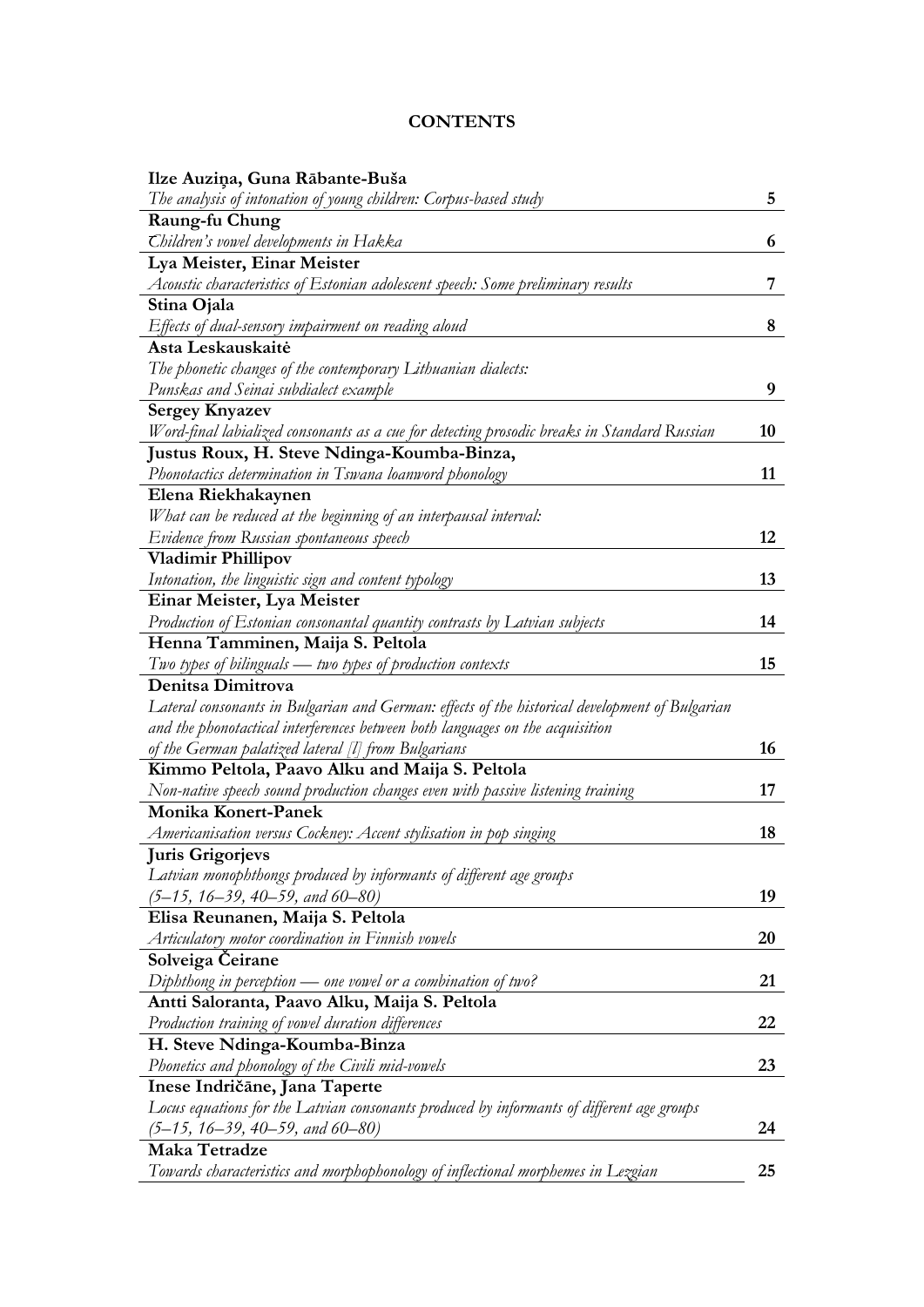| Ljiljana Jeličić, Tatjana Adamović, Milan Vojnović, Marina Vujović                     |    |
|----------------------------------------------------------------------------------------|----|
| Spectral analysis of lateral sigmatisms: Pilot study                                   | 26 |
| Jurgita Jaroslavienė, Jolita Urbanavičienė                                             |    |
| IPA equivalents of the traditional phonetic alphabet for Lithuanian phonemes           | 27 |
| Tatjana Adamović, Ljiljana Jeličić, Mirjana Sovilj, Milan Vojnović                     |    |
| Occurrences of consonants and vowels in sound links during the early prelingual period | 28 |
| Saška Fatić, Nina Stanojević, Ivana Bogavac                                            |    |
| Phonetic and phonological development in Serbian children                              |    |
| with speech and language impairment and altered EEG findings                           | 29 |
| Nina Stanojević, Saška Fatić, Miodrag Stokić                                           |    |
| Ability of phonological synthesis in early school age Serbian children                 | 30 |
| Anna Solomennik                                                                        |    |
| Quality assessment of linguistic processing in Russian US TTS systems                  | 31 |
| Sercan Karakas, Ayse Gul Ozay                                                          |    |
| The awareness of silent letters in English by Turkish learners of English              | 32 |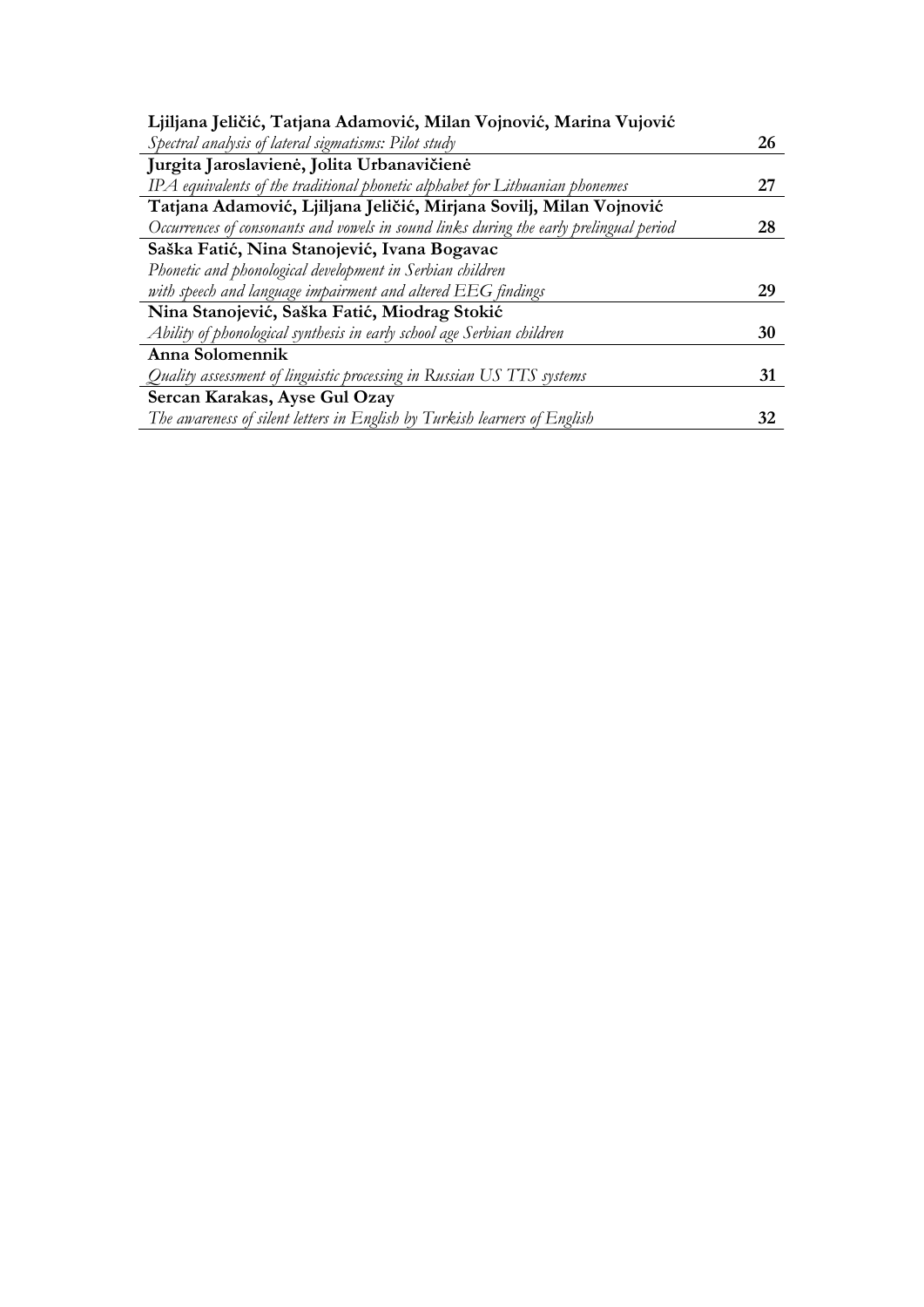#### **THE ANALYSIS OF INTONATION OF YOUNG CHILDREN: CORPUS-BASED STUDY**

## Ilze AUZIŅA, Guna RĀBANTE-BUŠA *The Institute of Mathematics and Computer Science, University of Latvia*

The paper will focus on intonation studies of 17–28-month-old children. At this age the child more commonly uses utterances with incomplete structure (usually, one word sentences, for example, *mamma*, *mam* 'mother', *baba* 'grandmother', *dod* 'give (me)', *nē*, *ņea* 'no'), sometimes utterances with two or three components are used. Some children use sound clusters, not real words (*mm*, *ņimņi*) to draw attention to or indicate something. Our objective, using the data available, is to find out how early do children use falls and rises contours consistently to convey pragmatic function; do children express affective or pragmatic meanings first?

The data of three monolingual children (Latvian speaking) and one bilingual (Latvian and Russian speaking) child are analyzed. The data is taken from the first Annotated Longitudinal Latvian Children's Speech Corpus. The data recording already lasts for 11 months. The monolingual children are recorded for 30 minutes per session, while the bilingual child is recorded for 30 minutes per session in each of his languages (Russian and Latvian). Four recording sessions per month will be conducted at regular intervals. The recordings gradually are orthographically annotated. The corpus is a part of the project "Latvian Language in Monolingual and Bilingual Acquisition: tools, theories and applications" that represents a systematic and comprehensive investigation of monolingual and bilingual acquisition of the Latvian language, unprecedented in theoretical and empirical scope.

The first observations and data analysis shows that a child whose first language is Latvian uses a phenomenon described as "jargon intonation" or "the tune before the words" (Peters 1977). That means that children use intonational patterns (one or more intonational contours) before they produced their first words, for example, *mm* could be pronounced with rising or falling pitch contour.

"Indeed, broadly defined category distinctions like closed versus open (for falling versus rising contours) could be described in terms of an emotions-based contrast between uncertain and certain" (Snow & Balog 2002, 1032).

#### **REFERENCES**

Peters, A. M. (1977). Language learning strategies: Does the whole equal the sum of the parts? *Language* 53, 560–573.

Snow, D. & Balog, H. L. (2002). Do children produce the melody before the words? A review of developmental intonation research. *Lingua* 112, 1025–1058.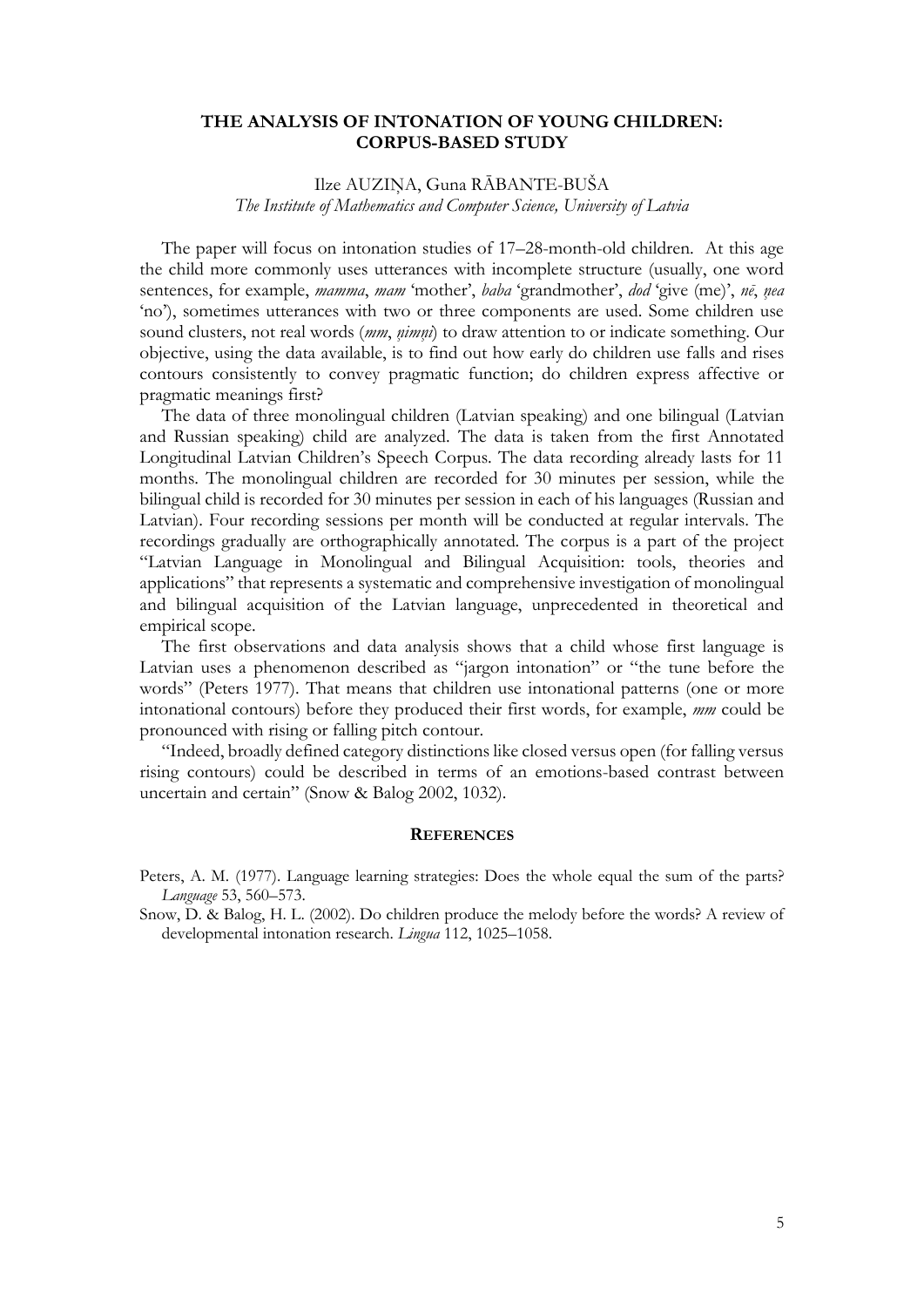#### **CHILDREN'S VOWEL DEVELOPMENTS IN HAKKA**

## Raung-fu CHUNG *Southern Taiwan University of Science and Technology*

The article to be presented tries to answer the following two questions concerning children's vowel development. (a) What is the pattern of vowel changes, if any, reflected in different age groups with respect to spectral (vowel quality) and temporal (duration) dimensions? (b) When does sexual dimorphism start in terms of vowel development? Both theoretical and empirical implications are discussed in light of the myth or issue of linear or nonlinear difference of chronological age.

The target is the relativity between vowel formants (including F0, F1, F2, F3), duration and social factors (age, gender) on the basis of Praat program and SPSS statistics. It is the Hakka spoken in Taiwan that is in focus. The Hakka people are a minority in Taiwan as well as in China. They are quite specific in that Hakka has no land of their own. In total, 120 subjects (divided into 5 groups, age 5–6, 7–8, 9–10, 11–12, age 13–14, 15–16, each group 20 informants (male and female, each 10)) were recruited. They were asked to read a word list containing all the six Hakka vowels [i, e, a, o, u, ɨ] ([ɨ], an apical vowel) together with different tones.

In the literature, Varperian & Kent (2007) argue based on a detailed review that sexual dimorphism in vowel spectral properties  $(F1/F2/F3)$  begins at the age of 4, which can be more apparently realized at 7 or 8 when boys have lower formants than girls. However, Lee & Iverson (2009) report that there is no significance revealed among children vowels in American English and Korean in F0, while it was found that the significance between male and female informants of American English and Korean appeared at the age of 5. As it is, Hakka is a tone language in which tone is phonemically distinctive. Now the issue comes to our interest that there might be some difference in vowel formants between tone (Hakka and Mandarin) and non-tone languages (English and Korean).

Our findings are as follows. (a) The spaces of vowel distribution are essentially subject to chronological age, the younger the bigger while the older the smaller. (b) Non-high vowels (/e, a, o/) are systematically developed from low to high, meaning that F1 gets lower in Hz from the age of 5–6 to the age of 13–14. For instance, the F1 of [a] is from 980 Hz for 5–6-year-olds to 830Hz for those aged 13–14. However, high vowels  $(i, i, u)$ are not so deviant in different ages. (c) A gap appears between adolescents and adults at age 13–14; before that, vowels converge together. Findings of (a) and (b) differ from what we have in the literature, but (c) further confirms the jump of vowel formants explored in Varperian & Kent (2007). In summary, the pattern of vowel changes is from larger to smaller space, in support of linear difference of chronological age.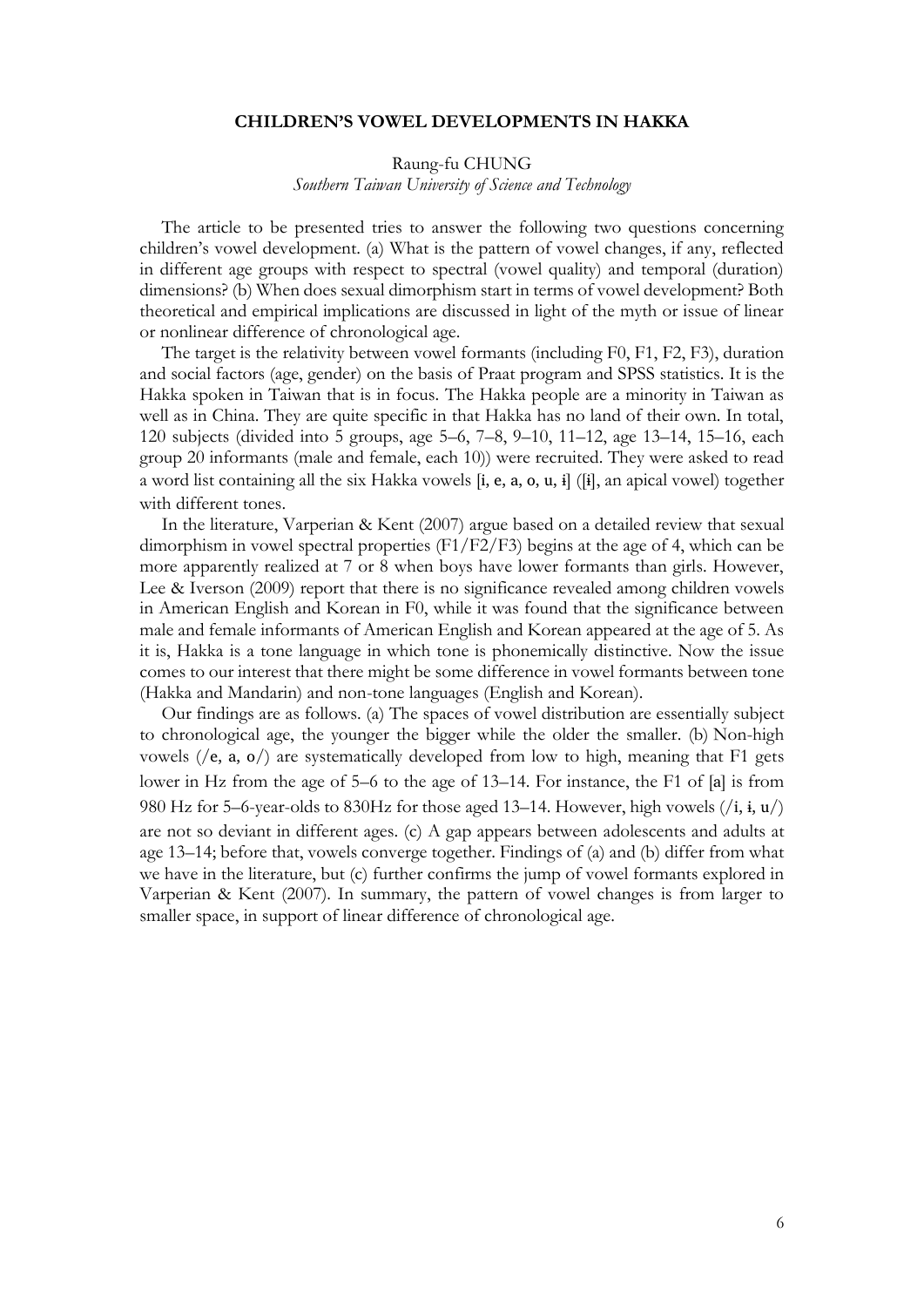#### **ACOUSTIC CHARACTERISTICS OF ESTONIAN ADOLESCENT SPEECH: SOME PRELIMINARY RESULTS**

### Lya MEISTER, Einar MEISTER *Institute of Cybernetics at Tallinn University of Technology*

The acoustic-phonetic characteristics of adolescent speech differ widely from those of adult speech featuring age-related variations in fundamental frequency (F0), formant frequencies and duration due to the anatomical and physiological changes. Anatomically, children have shorter vocal tract and vocal folds. The anatomical growth of the vocal tract as well as size and mass of the vocal cords takes place through childhood and adolescence until adulthood. As the acoustic implication of the anatomical growth, age and gender related differences in fundamental frequency and in vowel formants have been documented in different languages. The vowel space area (VSA) has been found to be significantly large in children's speech than in adults and it reduces gradually until adulthood.

In Estonian, similarly to many other languages, most of phonetic research carried out throughout decades has exploited speech samples of adult population and rather little data is reported on the acoustic characteristics of child and adolescent speech. The development of the Corpus of Estonian Adolescent Speech was started in 2011 under the national program "Estonian Language Technology (2011–2017)". The corpus includes speech recordings of native Estonian subjects in the age range from 9 to 18 years and it focuses on two main aims: (1) to provide speech data for socio-phonetic studies addressing the development of voice and speech of Estonian adolescents, and (2) to serve as a resource for training and testing speech recognition systems for this age group.

The corpus contains linguistically diverse material: digits, numbers, phone numbers, time and date expressions, IT terms, sentences with place, person and institution names, phonetically rich sentences, and two longer passages. Samples of spontaneous speech are elicited with standard prompts including self-introduction and topic suggestions for storytelling (about school, hobbies, etc.), and pictures to be described. The recordings were carried out in ten schools — four in the capital area, two in North-East Estonia, two in South-East Estonia, and two in Saaremaa.

We will report some preliminary data on the speaking fundamental frequency, the vowel space area (VSA), and temporal characteristics of Estonian adolescents.

Different F0 characteristics (mean, median, minimum, maximum, and standard deviation) and distributions were calculated. For male speakers, F0 mean decreases gradually from 230 Hz to 190 Hz at the age from 9 to 13 years, due to puberty voice mutation it drops down ca 60 Hz at the age 13–14, and then it lowers further from 130 Hz to 110 Hz at the age from 14 to 18 years. For female speakers, F0 mean shows a gradual change from 240 Hz (9 years) to 210 Hz (18 years).

To explore VSA development, the frequencies of the first and second formants of Estonian stressed vowels were measured. In both genders, the reduction of vowel space correlated with age is observed. In females it takes place mainly in the F2 dimension, whereas in males in both the F2 and F1 dimensions.

Temporal characteristics of adolescent speech exhibit some age-related differences, whereas gender-related differences are minor.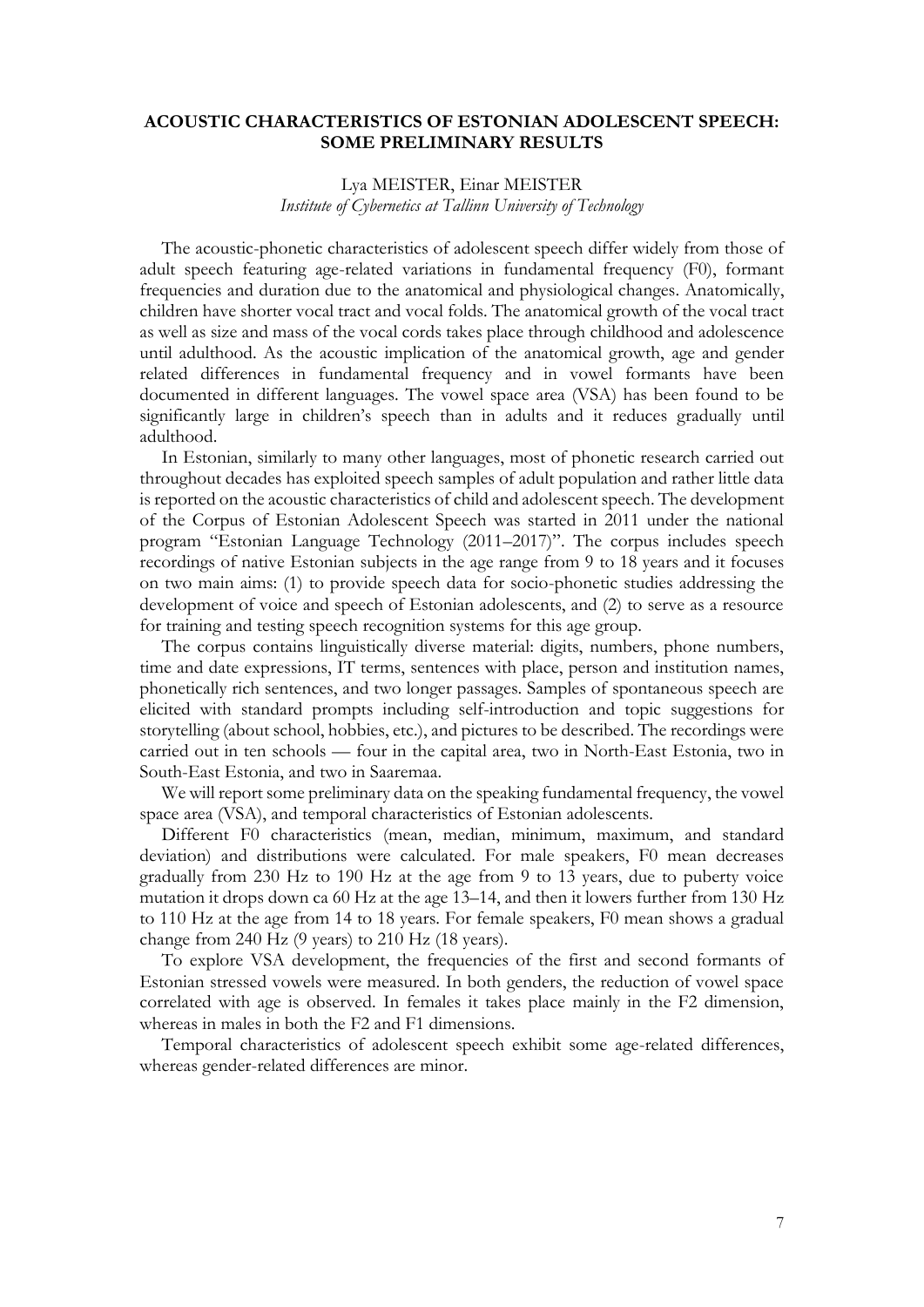#### **EFFECTS OF DUAL-SENSORY IMPAIRMENT ON READING ALOUD**

#### Stina OJALA

*Department of Information Technology, University of Turku*

Reading aloud is frequently used in articulation studies, as it gives a precise context to the speech sounds studied and as such can be used to control the coarticulatory patterns in speech to concentrate on the specific speech sound in question. Carrier sentences give possibilities to control stress and intonation positions in sentences, and the informant is still able to retain their individual speaking rate and intonation patterns.

Dimensions of text on the paper might affect the speech rhythm. The longer the sentence, the more difficult it is to keep a coherent speaking rhythm, especially if the layout on the paper is stretched over many lines. This difficulty is increased if there are limitations of vision, such as decreased visual acuity or a narrow visual field.

Dual-sensory impairment and its effect varies in different tasks — here visual impairment has more effect on the task itself, but for the overall situation, the hearing impairment has its effect as well. A holistic look is needed both on the rehabilitation process, as well as on the specific studies on the sum of effects from both types of impairment on the behavioural patterns in various types of tasks.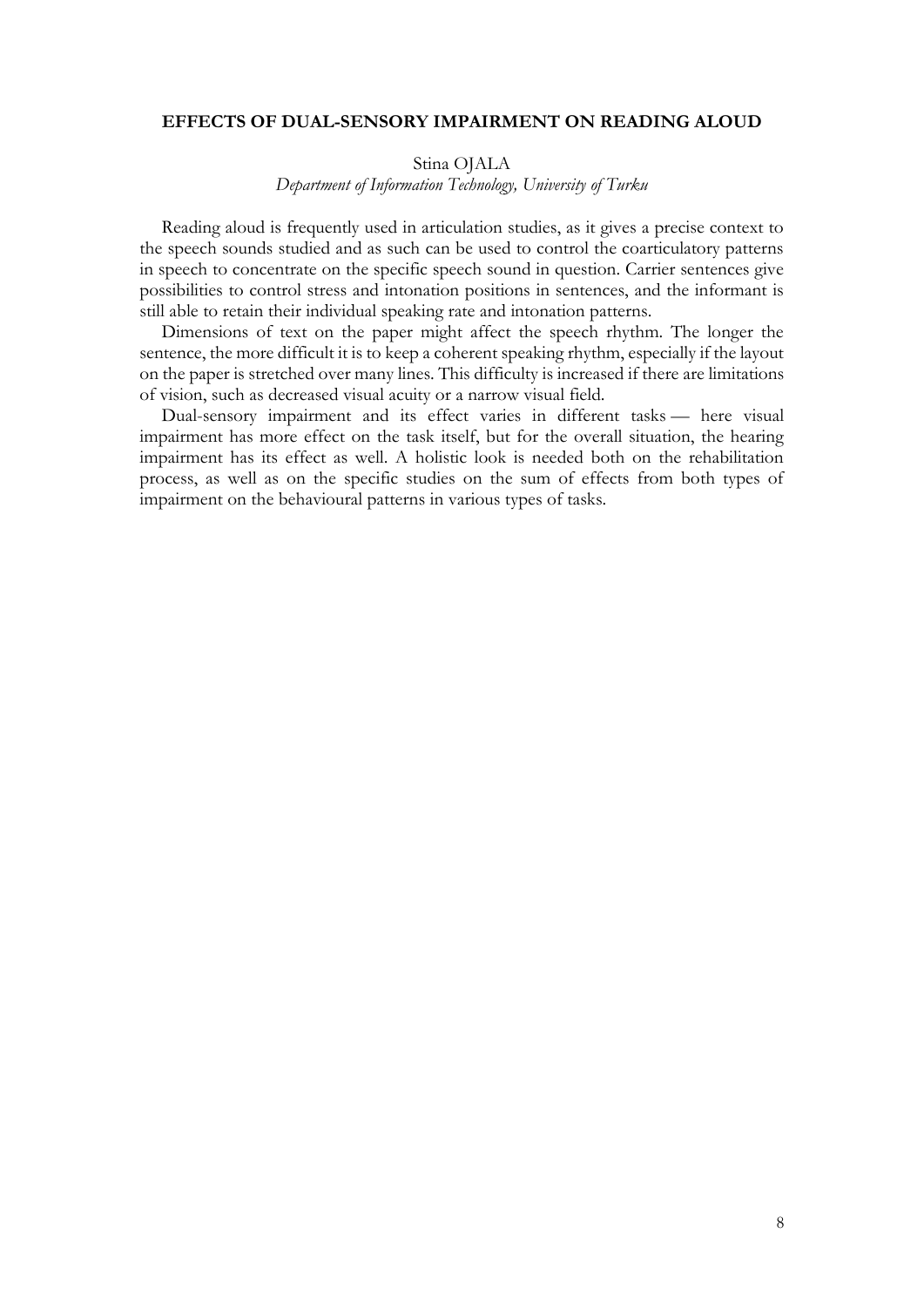### **THE PHONETIC CHANGES OF THE CONTEMPORARY LITHUANIAN DIALECTS: PUNSKAS AND SEINAI SUBDIALECT EXAMPLE**

#### Asta LESKAUSKAITĖ *Institute of the Lithuanian Language, Vilnius*

At the beginning of the 21<sup>st</sup> century, many changes connected with greatly changed politics, economy, emigration and immigration and other phenomena are taking place in Europe. Nowadays the Punskas and Seinai subdialect, attributed to the Southern Aukštaitian by the main distinguishing features, is the largest island of the old ethnographic Lithuanian language area that is developing in its own way due to the influence of the Polish language, the sociocultural context determined by history as well as by other factors. Although this subdialect has preserved many archaic language peculiarities, it is acquiring increasingly more phonetic, lexical, syntactic and other innovations.

In the paper, basing on the material collected implementing two projects — *Modern Geolinguistic Research in Lithuania: The Optimisation of Network Points and the Interactive Dissemination of Information* and *Lietuvių tarmių kaita XXI a. pradžioje: Punsko apylinkių šnektos* — over 2013–2015, the changes recorded in the phonologic system and their causes in the present Punskas and Seinai subdialect are discussed. It differs from the neighbouring Southern Aukštaitian subdialects mainly by the usage of the consonants. The language users' age and ratio of other variables to a gradual change of the articulation basis, the change in the intonational contour of the sentence, the importance of the sociocultural networks and other factors have been taken into account.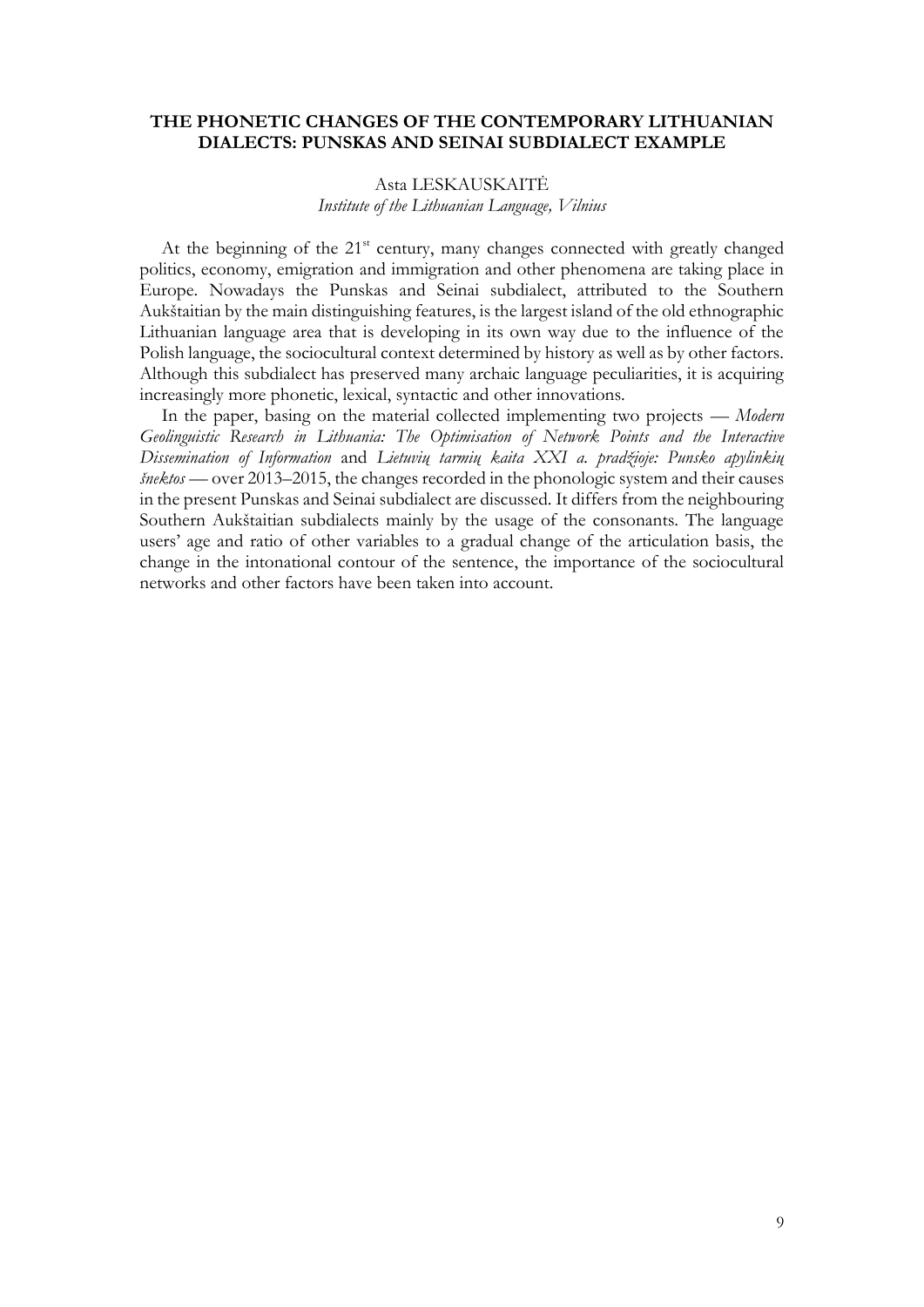### **WORD-FINAL LABIALIZED CONSONANTS AS A CUE FOR DETECTING PROSODIC BREAKS IN STANDARD RUSSIAN**

### Sergey KNYAZEV *Moscow State University National Research University Higher School of Economics, Moscow*

This paper deals with the problem of prosodic phrasing in a spoken text. The introductory section provides a brief description of the background, clarifies basic terms and explains the concept of prosodic break and word boundary strength. The second section contains an analysis of the current state of research in this area of phrasal prosody, highlights the main directions of the modern fundamental studies and applications, notes their relevance and the need to expand their empirical base. The third section deals with issues related to the local markers of prosodic phrasing, their hierarchy and phonetic means of realization.

The main part of the paper is devoted to some results of the experimental research, aimed at finding out whether some phonetic realizations available in word-final consonantal /stv/ clusters in an external sandhi position in Modern Standard Russian may serve as a cue for detecting the location and depth of prosodic breaks.

The obtained results show that at the word junctures /stv/ cluster (e.g. *chuvstv* = *чувств* 'feeling, GEN.PL', *obstoyatel'stv* = *обстоятельств* 'circumstances, GEN.PL') in Modern Standard Russian may result in [stǝf] or [stw] pronunciation. The percentage ratio of the above mentioned pronunciation types depends on the strength of the prosodic break after the word in question: the realization with the labialized final consonant may be regarded as a clue for detecting prosodic break after it.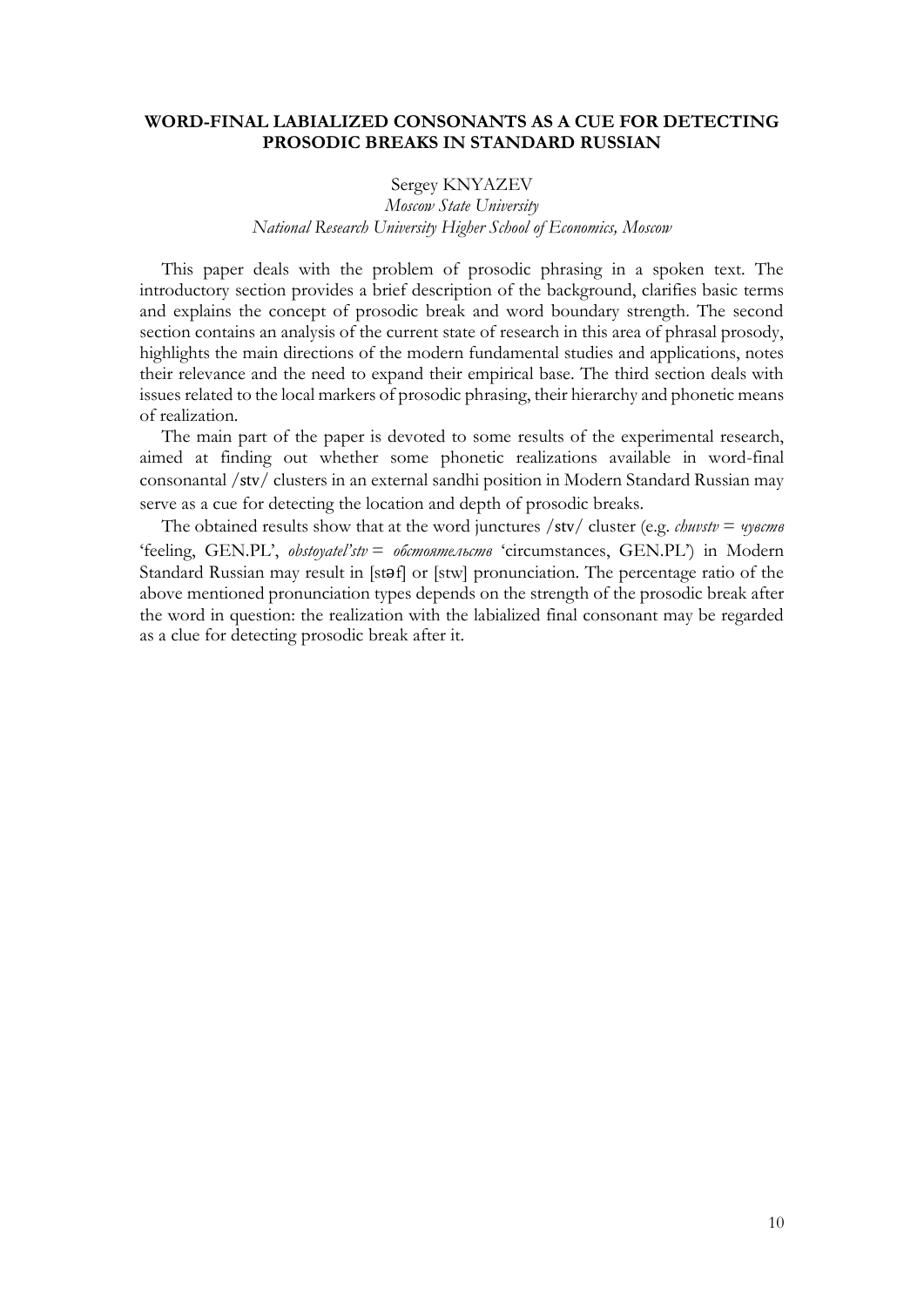#### **PHONOTACTICS DETERMINATION IN TSWANA LOANWORD PHONOLOGY**

Justus C. ROUX, H. Steve NDINGA-KOUMBA-BINZA *Centre for Text Technology, North-West University, South Africa*

It is known that languages in contact invariably adopt words from one another and regularly adapt these words to fit the phonotactic as well as the phonetic structure of the particular language. The occurrence of adoptives (loanwords) in Tswana (a Bantu language of the Sotho language group in South Africa) is a case in point, particularly as new terms (technical and otherwise) are generated in English and Afrikaans, out of necessity find their way into local languages. In the process of determining the favored syllable combinations in Tswana, a basic method similar to Janson's method (1986) was applied to extract automatically, using Perl scripting, the frequencies of C (Consonants), V (Vowels), N (Nasals) and their combinations from a specific corpus. This corpus was generated from a web crawler used to download text-corpora for each of these two languages, which are among the eleven official languages of South Africa. The main web domain was the South African government domain (gov.za) and services.gov.za as it contains a variety of documents that has been translated for the community in all eleven official languages of the country.

Preliminary findings indicate that the syllabic requirement in Tswana is no longer just the phonotactics (the canonical syllable structure) that determines the core syllable types of the receiving language in the transphonologisation process. At the phonotactic level, and with a thorough experimental methodology, it is possible to determine the preferred syllable structures of a language and explain the various "unusual" combinations that result from transphonologisation. However, this aspect of the analysis can be regarded as merely a portion of the explanation when one considers levels beyond phonology. Thus, the investigation should consider other aspects such as the comparison of determined preferred syllable structure with syllable structures of adoptives by statistical means, the phonetic interpretation, and the sociolinguistic factors involved in the linguistic borrowing. The discussion on this paper will focus on the first two domains.

This study adheres to the theory which states that preferred syllables are the result of their overall distribution within the sound structure of the particular language, which in turn can be explained in terms of perceptual, articulatory or sociolinguistic characteristics.

#### **REFERENCES**

Janson, T. (1986). Cross-linguistic trends in the frequency of CV sequences. *Phonology Yearbook* 3, 179–195.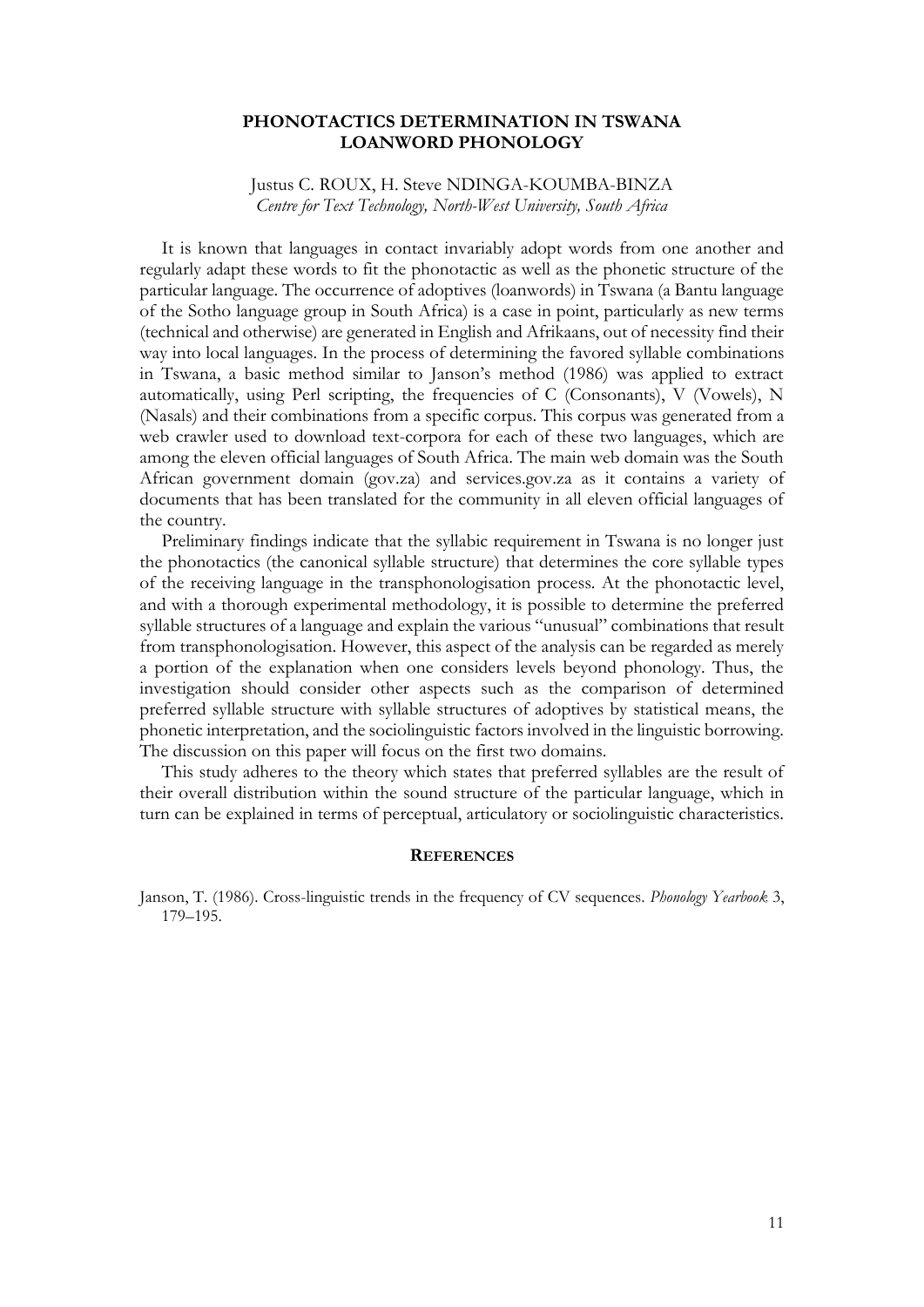## **WHAT CAN BE REDUCED AT THE BEGINNING OF AN INTERPAUSAL INTERVAL: EVIDENCE FROM RUSSIAN SPONTANEOUS SPEECH\***

## Elena RIEKHAKAYNEN *St. Petersburg State University*

According to the Probabilistic Reduction Hypothesis, "word forms are reduced when they have a higher probability" (Jurafsky et al. 2001, 229). A word form can be probable by itself, i.e. if it is frequently used, or its high probability can arise from the context. While recognizing spontaneous speech listeners presumably make use of both of the factors. A reduced realization of a word form of high frequency can be stored in the mental lexicon of a listener as a separate entry, if it is used more often than the canonical variant, whereas the majority of reduced realizations are reconstructed to the canonical variant from the context (see Ernestus 2002; Rajeva 2012). As context is believed to be a crucial factor in the processing of reduced word forms, we can assume that word forms are less likely to be reduced at the beginning of a phrase than in any other position.

In order to check this hypothesis we analyzed the realizations of all initial word forms in the interpausal intervals from the Corpus of Spontaneous Russian (115 minutes of radio interviews and talk show recordings; for further details, see Riekhakaynen (2015)). We considered a word form to be reduced if it had at least one omitted sound. Around 50% of all interpausal intervals analyzed had a reduced initial realization. These realizations can be divided into three groups: 1) realizations with a low degree of reduction, i.e. with one or two omitted sounds or with a reduced ending (e.g., *которая* 'which.NOM.SG.F.' [ke'tore]); 2) combinations of two words with a sound contraction at a word boundary (e.g., *всего*\_*общества* 'the whole.GEN.SG.N society.GEN.SG' [fsjəvopɕs]); 3) typical reduced realizations of frequent word forms (e.g., *сейчас* 'now' [ɕæs]). The results generally support our hypothesis as highly reduced realizations (besides those of high frequency that can be probably stored in the mental lexicon as separate entries) were shown not to occur at the beginning of interpausal intervals and the reduced realizations that do occur in this position are supposed to be easily reconstructed to their canonical variants as they normally do not have more than two omitted sounds.

#### **REFERENCES**

- Ernestus, М., Baayen, H. R. & Schreuder, R. (2002). The recognition of reduced word forms. *Brain and Language* 81(1–3), 162–173.
- Jurafsky, D., Bell, A., Gregory, M. & Raymond, W. D. (2001). Probabilistic relations between words: Evidence from reduction in lexical production. In: J. L. Bybee & P. J. Hopper (eds.). *Frequency and the Emergence of Linguistic Structure.* Amsterdam/Philadelphia: John Benjamins Publishing Company, 229–254.
- Rajeva 2012 Раева О. В. (2012). Высокочастотные словоформы в ментальном лексиконе (на материале русской спонтанной речи): Выпускная квалификационная работа магистра лингвистики. Санкт-Петербург.
- Riekhakaynen, E. (2015). Phonetic transcription in the Corpus of spontaneous Russian. In: 2nd International Scientific Conference "Contemporary Research in Phonetics and Phonology: Methods, Aspects and Problems". May 14–15, 2015. Abstracts. Riga: Latvian Language Institute of the University of Latvia, p. 5.

**.** 

<sup>\*</sup> The work is supported by research grant No. 14-04-00586 from the Russian Foundation for Humanities.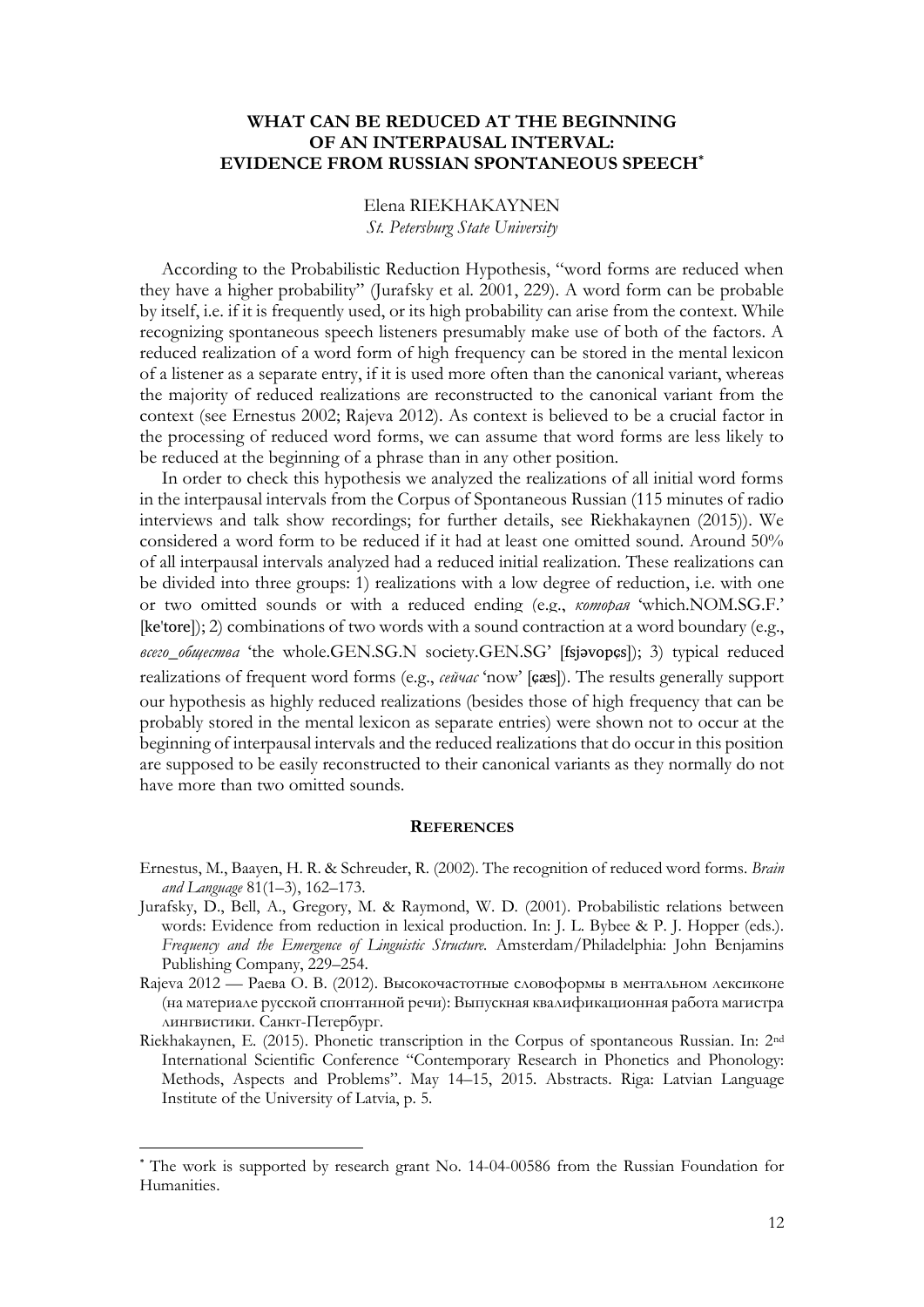#### **INTONATION, THE LINGUISTIC SIGN AND CONTENT TYPOLOGY**

Vladimir PHILLIPOV

*Sofia University "St. Kliment Ohridski"*

In his highly informative and innovative for its time *Analiz rechevoj intonacii*, the Latvian phonetician L. Ceplītis argues for the systematic approach to the study of intonation, and answers affirmatively by providing a comprehensive analysis of the linguistic aspects of the intonemes of Latvian intonation having compiled first 'a hypothetical list of meanings based upon preliminary observations of the linguistic data' (Ceplītis 1974, 164). The present paper, in its turn, poses first the theoretical issue of intonation as a system if signs and views it, in contradistinction to Saussure's word-based approach, along the lines of a more powerful model, the latter being based upon the lines of a predicative structure of a 'defined – copula – definer' type. In this way, the model avoids the traps of a fixation on the word as the basic unit of linguistic analysis since, both typologically and phylogenetically, the latter has been proved to be a secondary formation compared to predicative phrase structures. Following the tenets of content typology as developed by the Russian school (Katsnel'son, Klimov, Guchman, inter alia), the 'defined – copula – definer' sign structure is posited to be a function of the state of the subjective – objective relationships, the latter being conceived of as the distance between the process and the first participator. On this approach, intonation, if need be, becomes an exponent of the relational category of case per se and its realizations are the only means for disambiguating the respective syntactic structures. Such instances exemplify older stages in the stadial development of languages as defined in content typology. It is yet one more proof to the figure/ground approach to meaning by postulating a relationship between them in potential in language, and as realization in speech. Such an effect can be metaphorically referred to as the 'effect of the palimpsest', illustrating a correlate of the ever growing and deepening process of human cognition. The model can be employed not only in respect to nominative languages, but can also be applied to languages of the class, active and ergative type. It also allows for a high degree of the flexibility of the boundaries of the most elementary intonational unit — the Intonational Phrase (IP), thus providing some additional theoretical illumination on the linear nature of intonation as a linguistic sign.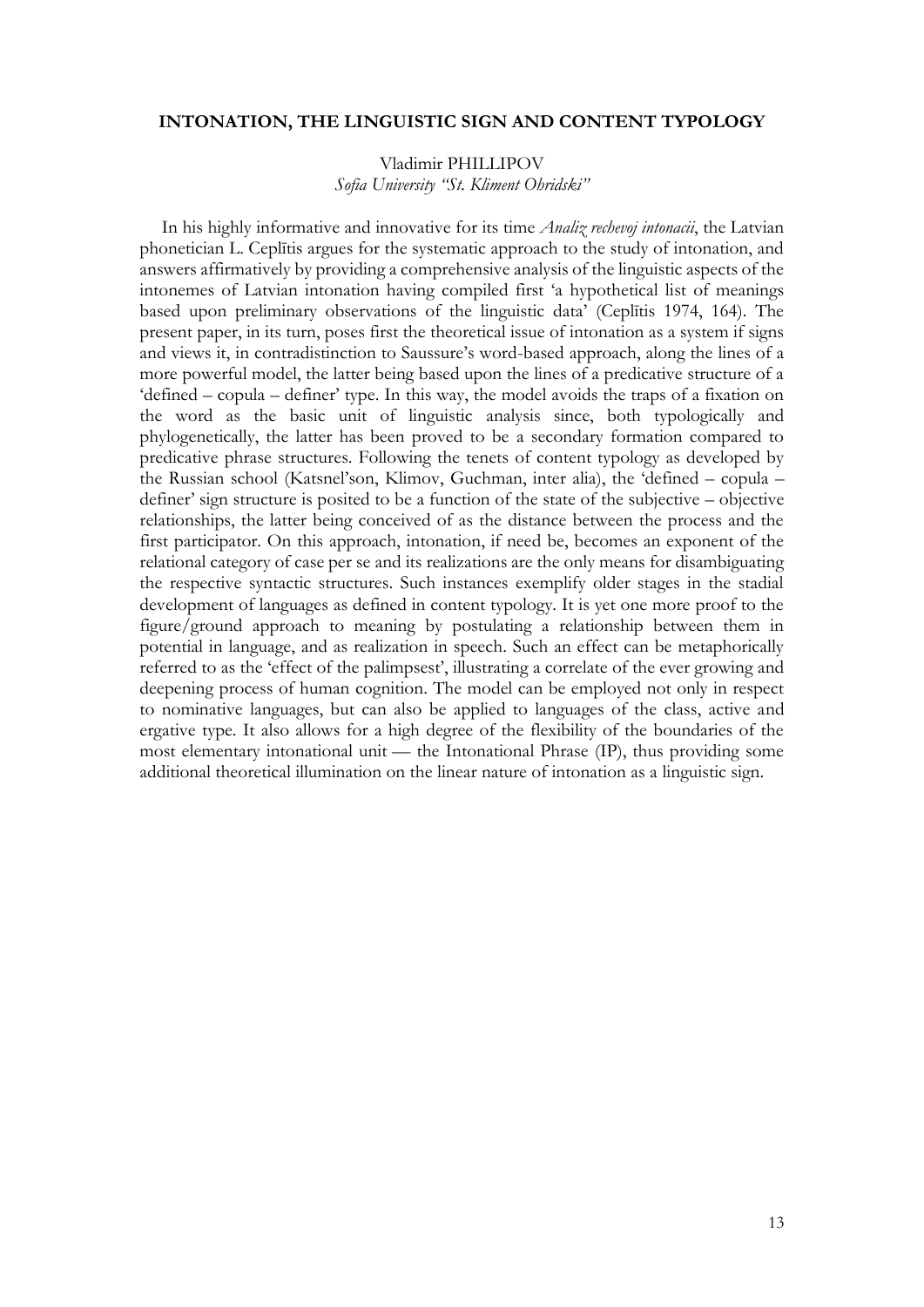#### **PRODUCTION OF ESTONIAN CONSONANTAL QUANTITY CONTRASTS BY LATVIAN SUBJECTS**

## Einar MEISTER, Lya MEISTER *Institute of Cybernetics at Tallinn University of Technology*

The paper continues our study on the production of Estonian three-way quantity contrasts (Q1, Q2, Q3) by L2 subjects with Latvian language background focusing this time on the production of the consonantal quantity contrasts. In Estonian, the consonantal quantity oppositions occur in the intervocalic position at the syllable boundary as a singleton vs. geminate contrast. The mean duration of a singleton consonant in Q1 structure is 68 ms, and the mean duration of a geminate consonant is 120 ms and 170 ms in the structures Q2 and Q3, respectively. The mean geminate/singleton duration ratio is 1.8 for Q2 vs. Q1, and 2.5 for Q3 vs. Q1 comparison. The characteristic syllable duration ratio in native Estonian speech is 0.9 for Q1, 1.9 for Q2, and 3.6 for Q3.

Our previous study on vocalic quantity contrasts showed that Latvian subjects successfully produced the Estonian Q1 vs. Q2 contrast, but they failed to produce the Q2 vs. Q3 contrast. Hence, it can be hypothesized that similar results are expected in the production of consonantal quantity contrasts. However, different patterns can emerge for different consonant groups due to differences in the orthography. In plosives the three quantity contrasts are manifested orthographically, that contributes to the better discrimination of the contrasts in L2 production. In the case of other intervocalic consonants in Q1 and Q2 are revealed in the orthography, but not in Q2 vs.Q3 contrast.

Latvian subject group consisted of 20 subjects from the University of Latvia. For 16 subjects Latvian is their L1, four students are Latvian-Russian bilinguals. The students have studied Estonian for 1–2 years starting at the age 18–20. The control group consisted of 12 native speakers of Estonian. All subjects participated in the recordings of the Estonian Foreign Accent Corpus. For the study a subset of the corpus containing 33 disyllabic target words (11 triplets) representing the consonantal quantity contrast Q1 (CV.CV), Q2 (CVC.CV), and Q3 (CVCː.CV). The target words were embedded in short meaningful sentences of similar structure.

The durations of all constituent segments (C1, V1, C2, V2) in each target word were measured using a Praat script, and the syllable duration ratio distinguishing the three quantity oppositions was calculated.

Latvian subjects produced the mean duration of a singleton consonant in Q1 structure is 71 ms, and the mean duration of a geminate consonant is 122 ms and 144 ms in the structures Q2 and Q3, respectively. The mean geminate/singleton duration ratio is 1.7 for Q2 vs. Q1, and 2.0 for Q3 vs. Q1 comparison. The syllable duration ratios are 1.5, 2.8, and 3.3 for Q1, Q2, and Q3, respectively.

The results showed that the L2 subjects produced most segment durations, geminate/singleton duration ratios and syllable duration ratios different from the native group, however they distinguished well all three quantity degrees in the case of plosives, and less reliable in the case of non-plosive intervocalic consonants.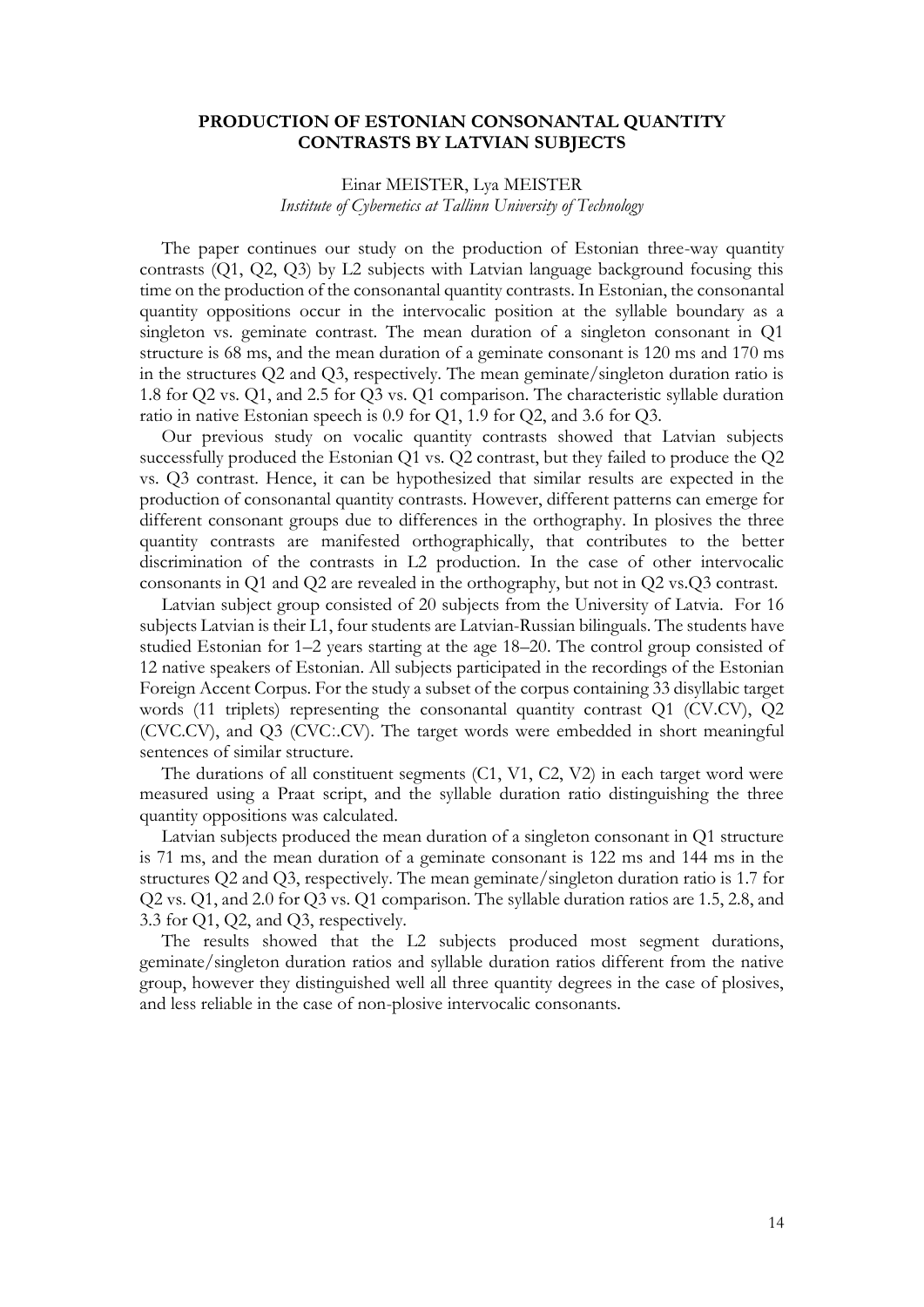#### **TWO TYPES OF BILINGUALS — TWO TYPES OF PRODUCTION CONTEXTS**

Henna TAMMINEN, Maija S. PELTOLA *Department of Phonetics, University of Turku Learning, Age and Bilingualism laboratory (LAB-lab), University of Turku*

Bilinguals may be considered to be balanced if they have acquired both their languages simultaneously from birth, whereas the term dominant bilingual is used when their second language is learned at school after acquiring their mother tongue. Our previous studies have shown that the balanced bilinguals' mother tongues, or more precisely, their phonological systems, are intertwined so that one language cannot be "switched off" when only the other is used. This was shown in both behavioural and attention-independent perception. However, the dominant bilinguals seem to have separate phonological systems which do not interfere each other in the behavioural or the pre-attentive perception and these systems are triggered on in response to the linguistic context.

The aim of this study was to see whether these two types of bilinguals differ also in speech production. As in our earlier study, we tested balanced and dominant Finnish-Swedish bilinguals; the balanced bilinguals had acquired both languages from birth in a one-parent one-language manner and the dominant bilinguals were advanced Finnish university students of Swedish who had learned the second language at school. In order to see how different language contexts affect different bilinguals' speech production, the subjects were tested three times: once in a Finnish, once in a Swedish and once in a mixed language context. Half the subjects were tested first in Finnish, half of them first in Swedish, and for all of them the last context was the mixed one. There was a Finnish speaking researcher in the Finnish context and subjects were presented with Finnish words. In contrast, there was a Swedish speaking researcher in the Swedish context and subjects were presented with Swedish words. Both the Finnish speaking and the Swedish speaking researchers were present and both languages were used in the mixed condition where subjects were presented with both Finnish and Swedish words. The target words contained closed rounded vowels and the subjects were instructed to read the words out loud. The closed round vowel area constitutes an interesting difference between the two languages since in Finnish it is divided into two categories  $(yy /$  and  $/u$ ) while Swedish distinguishes between three categories  $(y/$ ,  $/\mathbf{u}$  and  $/u$ ). All the test conditions contained also non-target words for distraction. The recorded words were then measured acoustically (F1 and F2) and statistical analyses were performed to see whether groups differed and whether the language context had an effect on production.

Preliminary results show that the groups differed in the way they produced different vowels in different language contexts. Both groups produced both  $/y/$  and  $/$  $\frac{1}{4}$  differently in different language contexts, whereas, /u/ was produced similarly in the two contexts. The dominant bilinguals made the variation in both  $/y/$  and  $/$ <del>u</del> $/$  through F1 while the balanced bilinguals made it through F2. This indicates disparity between balanced and dominant bilinguals in their speech production as well. The final results and conclusions will be presented at the conference.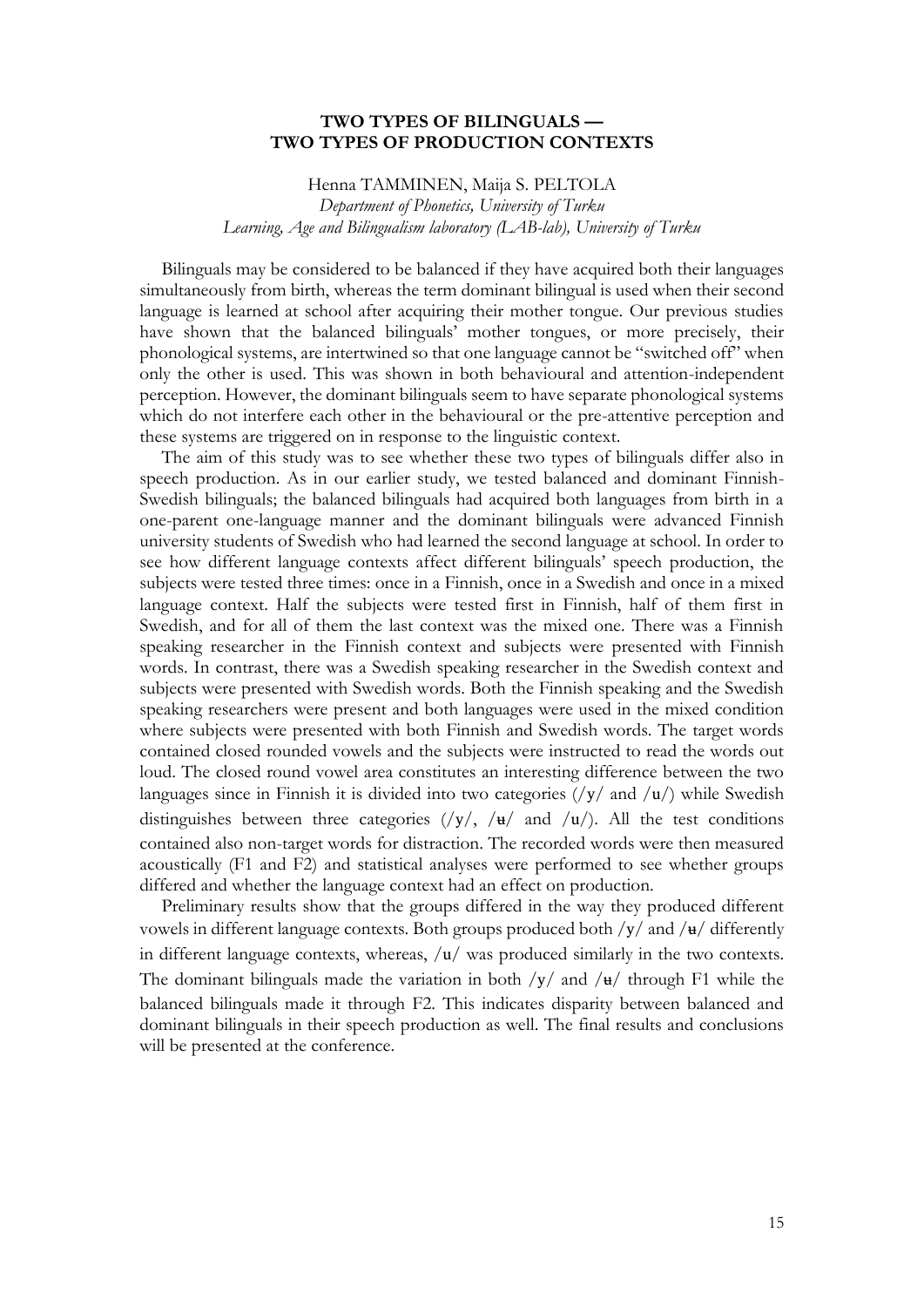## **LATERAL CONSONANTS IN BULGARIAN AND GERMAN: EFFECTS OF THE HISTORICAL DEVELOPMENT OF BULGARIAN AND THE PHONOTACTICAL INTERFERENCES BETWEEN BOTH LANGUAGES ON THE ACQUISITION OF THE GERMAN PALATIZED LATERAL [l] FROM BULGARIANS**

## Denitsa DIMITROVA *Sofia University "St. Kliment Ohridski"*

This paper investigates the growing tendency for pronouncing the "hard" Bulgarian [l̥] (alveodental laminal lateral consonant) as labio-velar approximant [w], velar approximant [ɰ] or velarized [ɫ] before back vowels amongst the younger generation in Bulgaria (Zhobov 2004; Burov 2012) and its effects on acquiring German, where /l/ is palatalized no matter of its distribution (Kohler 1995). It was observed that perceiving of the unusual for the Bulgarian phonotactic rules German sound combination [l] + [back vowel] is often taken as  $[1] + [j] +$  [back vowel]. The obtained results were interpreted in the light of the historical development of the Bulgarian language, where there used to be pairs of palatalized ("soft") and unpalatalized ("hard") consonant phonemes, the tendency for dropping palatal consonants and the decomposing of the feature [palatalness] from the palatal consonant phonemes, whereby the feature has moved to the following vowel and thus created an independent phoneme —  $\frac{1}{\sqrt{2}}$  (Choi 1994).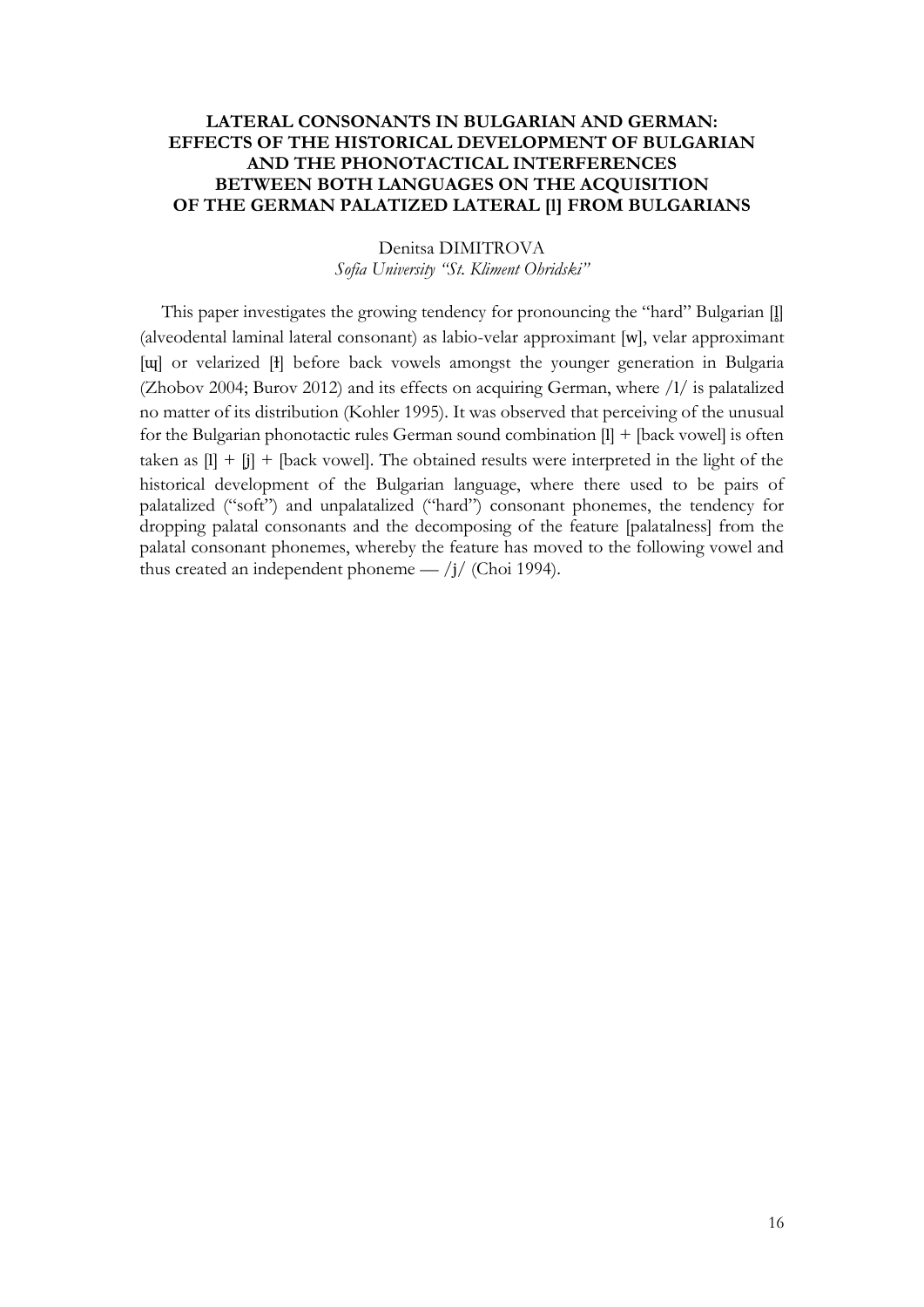### **NON-NATIVE SPEECH SOUND PRODUCTION CHANGES EVEN WITH PASSIVE LISTENING TRAINING**

Kimmo PELTOLA<sup>1,2</sup>, Paavo ALKU<sup>3</sup>, Maija PELTOLA<sup>1,2</sup> *Department of Phonetics, University of Turku Learning, Age and Bilingualism laboratory (LAB-lab), University of Turku Department of Signal Processing and Acoustics, Aalto University*

Speech sound production is language-specific in the way that speakers acquire the productional patterns relevant for the mother tongue during infancy and these motoric configurations persist at least with constant updating provided by the feedback system. This certainly is an economical system, since it enables the productions to be less capacity consuming, but on the other hand, it presents problems when new languages are to be learned. Non-native speech production patterns need to be acquired and the native ones appear to inhibit the formation on new templates. For this reason, it is assumed that learners need to practice articulatory gestures. In addition, earlier research has shown that learners may differ in their ability to learn new patters and these differences may be related to e.g. age.

In order to see whether mere acoustic passive exposure would result in motoric learning, we designed a protocol for two groups of native speakers of Finnish. The stimuli in both training protocols included a non-native speech sound contrast  $/y / -$ / $\mu$ /embedded in a pseudo-word context /ty:ti/ – /t $\mu$ :ti/. Group 1 performed a listen-andrepeat training, where they heard the words consecutively and were instructed to produce according to the model. The second group heard the same stimuli in exactly the same manner, but they were did not produce the stimuli during the training sessions. Our earlier studies have indicated that a listen-and-repeat training results in rapid production changes in both child and senior learners, this time the subjects were young adult Finns.

Our results show that there were no statistically significant differences between the two training groups and that the formant values did not change in either group as a result of training. Instead, there was a difference in the vowel quality of the produced native and non-native stimuli already in the first baseline measurement. These findings suggest that the subjects in both groups were able to produce the native and the target sound differently without any training, which shows that in comparison with child and senior learners, young adult learners show more plasticity. Interestingly, the statistical analysis of the standard deviation values for the second formant showed that the deviations decreased by the third session in the non-native productions indicating that the both groups produced the target sound more systematically after training.

Altogether, these results indicate that young adult learners are able to adjust their articulation very rapidly and that training results in less articulatory hesitation. Most interestingly, it seems that mere passive auditory exposure results in productional adjustments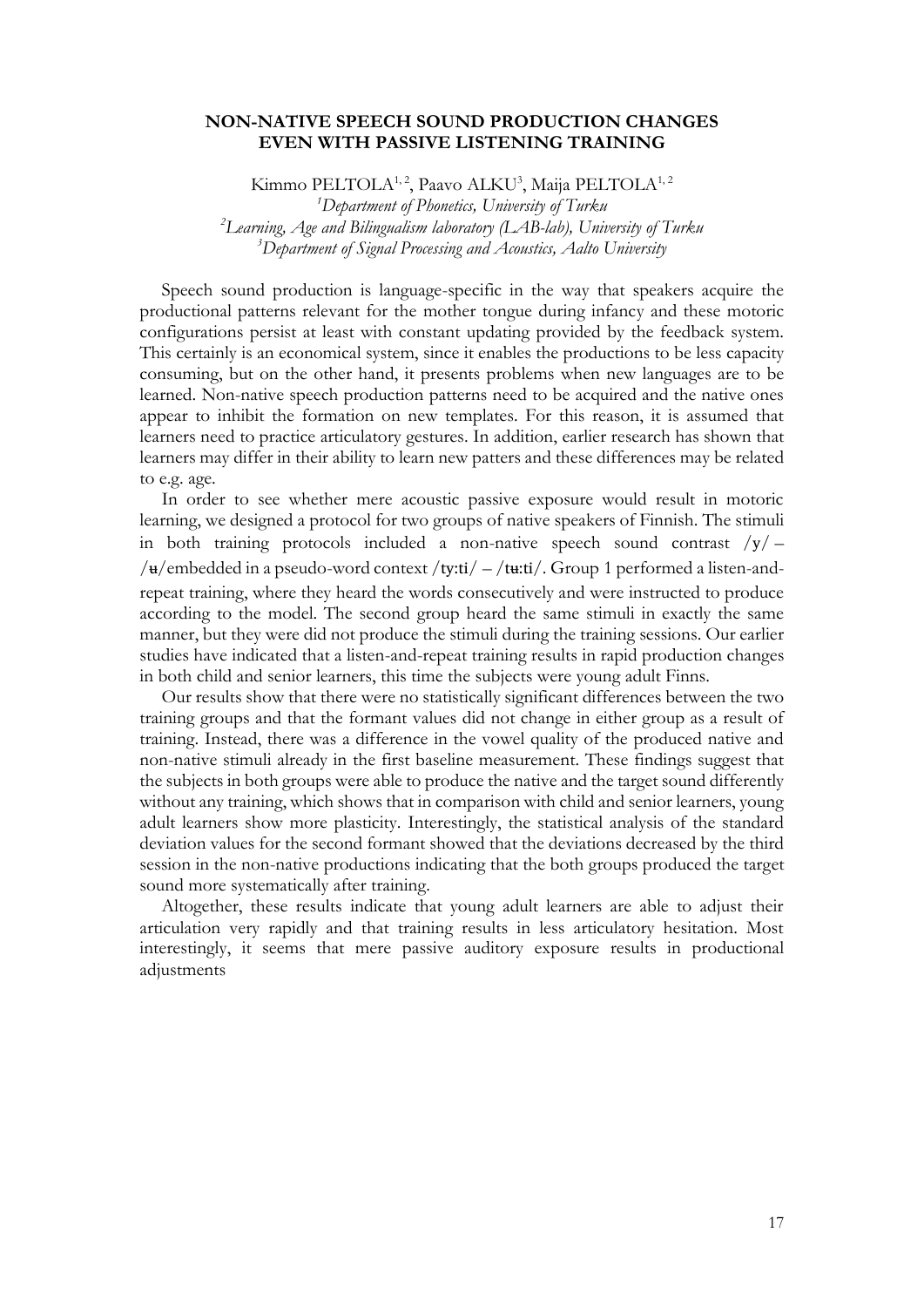#### **AMERICANISATION VERSUS COCKNEY: ACCENT STYLISATION IN POP SINGING**

Monika KONERT-PANEK

*Institute of Specialized and Intercultural Communication, Faculty of Applied Linguistics, University of Warsaw*

The paper focuses on the problem of style-shifting in British pop singing. As observed by Trudgill (1983), the use of six stereotypically American pronunciation features had been popular among British vocalists since the 1950s. Americanisation phenomenon became less noticeable with the arrival of new wave and punk rock in the 1970s. The two main tendencies in the singing accent, i.e. Americanisation on the one hand, and the use of some working class features on the other, mingled and coexisted to create a conflict of identities. Since that time, changing trends in popular music singing styles have been observed (Simpson 1999; Gibson 2005; Beal 2009).

With Trudgill's observations and predictions as departure points, this article's aim is to analyse selected features of contemporary pop singing on the basis of Amy Winehouse's accent. The focus is on potential Americanisation, as jazz and soul singing styles seem to be prone to the phenomenon due to the American roots of these musical genres, and the influence of the working class accent, as the singer was born in London. Amy Winehouse's spoken accent is used for comparison (on the basis of selected interviews).

The quantitative analysis is based on two studio albums released by the vocalist: *Frank* (2003) and *Back to Black* (2006). Three phonetic features have been chosen for the analysis, all of which can be indexed as "American": yod dropping, coda-r and the lack of TRAP-BATH split. Additionally, the overview of selected Cockney features is presented. Praat is used for the acoustic analysis of selected instances of the BATH and TRAP vowels (on the basis of isolated vocal tracks and the interviews); while consonants are coded auditorily.

The results show relatively strong influence of American English: 100% of Americanisation with regard to the lack of TRAP-BATH split on both albums; rise in rhoticity from 30% on the first to 43% on the second album, as well as the respective rise in yod-dropping from 73% to 100%. The results on both albums seem to correlate with changing musical styles and the growing popularity of the singer.

#### **REFERENCES**

- Beal, J. C. (2009). "You're not from New York City, you're from Rotherham": Dialect and identity in British indie music, *Journal of English Linguistics* 37(3), 223–240.
- Boersma, P. & Weenink, D. (2016). Praat: doing phonetics by computer [Computer software]. Version 6.0.14, retrieved 11 February 2016 from http://www.praat.org/.
- Gibson, A. (2005). Non-prevocalic /r/ in New Zealand hip-hop, *New Zealand English Journal* 19, 5– 12.
- Simpson, P. (1999). Language, culture and identity. With (another) look at accents in pop and rock singing, *Multilingua* 18(4), 343–367.
- Trudgill, P. (1983). Acts of conflicting identity. The sociolinguistics of British pop-song pronunciation. In: *On Dialect. Social and Geographical Perspectives*. New York: New York University Press, 141–160.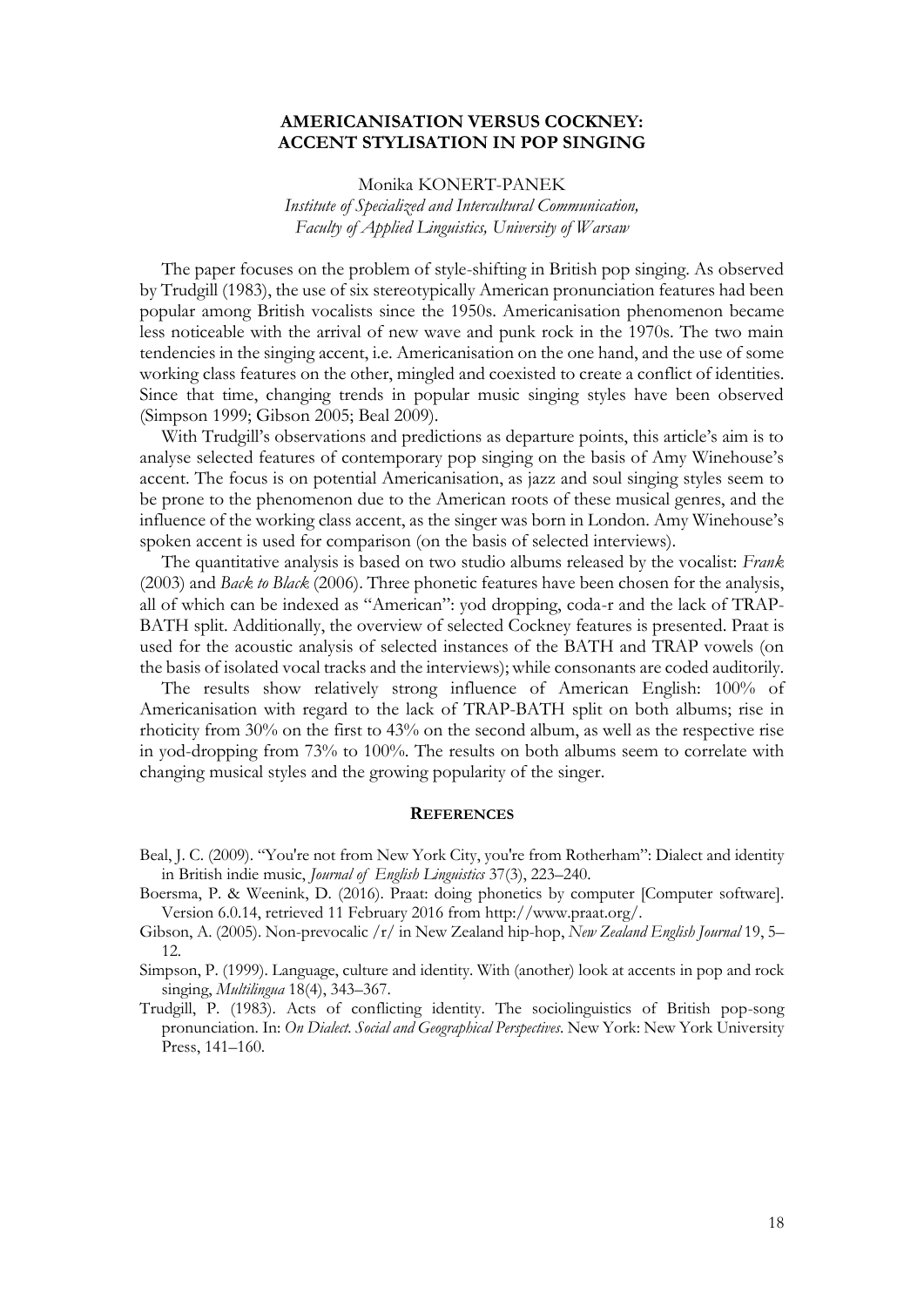#### **LATVIAN MONOPHTHONGS PRODUCED BY INFORMANTS OF DIFFERENT AGE GROUPS (5–15, 16–39, 40–59, and 60–80)\***

#### Juris GRIGORJEVS

*Latvian Language Institute of the University of Latvia*

The current study deals with the spectral characteristics of the Latvian monophthongs produced in zero context. Although being hyperarticulated, such monophthongs display the acoustic qualities closest to those of the mentally stored acoustic targets. The aim of the research was to study the spectral characteristics of monophthongs produced by informants of different age — ranging from 5 to 80 years. It was expected that the growth of the speech organs would be reflected by reduction of the formant values. At reaching puberty the only factors causing differences in formant structures of monophthongs should be caused by gender or individual speaking habits. It was predicted that monophthongs produced by adults would form well separated and rather compact quality zones on the acoustic F2/F1 plane. The deviations from these zones could be expected not only in the data of children, but also in those of elderly people where they would be caused by aging processes of the speech organs.

The results of the spectral analysis suggest that the process of aging (after 60) has not left a significant influence on the formant structure of monophtongs, because their location on the acoustic F2/F1 plane is close to the adult reference (acquired as the mean value for the group of 19–60-year-old informants) even for the oldest informants (male 80, female 79 y.o.a.). The differences are thought to be based on the individual speaking habits.

At the same time, the changes in the formant structure are clearly seen during the growth period between 5 and 15 years. During the growth, the acoustic vowel space gradually reduces and shifts to lower frequencies more or less retaining the relative placement of monophthongs. Although the differences between the monophthong data of male and female speakers in the pre-puberty period were not predicted, they were observed even in the data of the youngest informants (male 5, female 6 y.o.a.). This difference seems to be grounded in the different articulatory strategies employed by boys and girls instead of the differences in the sizes of their resonating cavities.

**.** 

<sup>\*</sup> This study is supported by the Latvian Council of Science and conducted in the framework of the scientific research project "The acoustic characteristics of the sound system of Standard Latvian by age groups (5–15, 16–39, 40–59, 60–80)" (No. 148/2012; project leader *Dr. philol.* Juris Grigorjevs).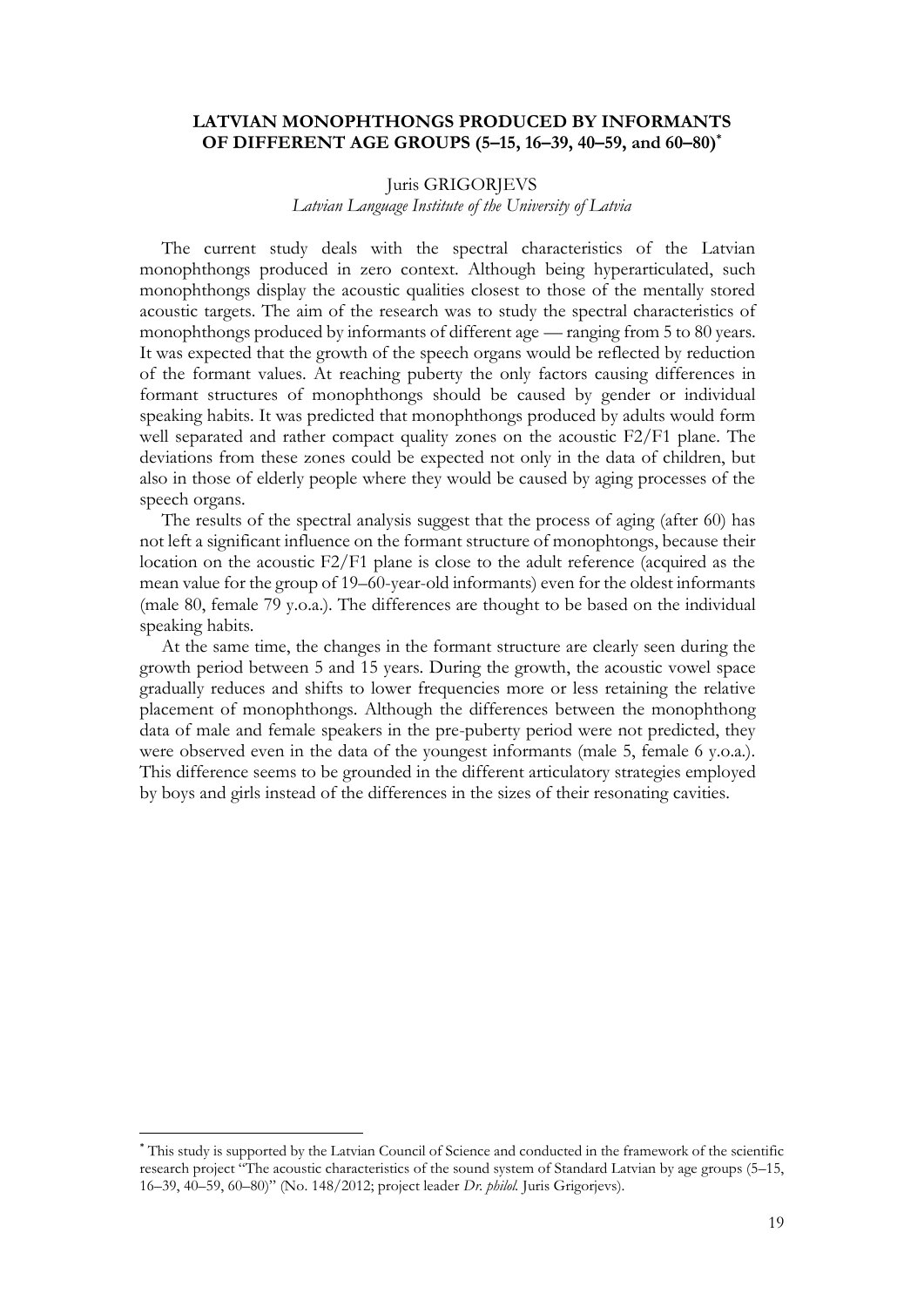#### **ARTICULATORY MOTOR COORDINATION IN FINNISH VOWELS**

Elisa REUNANEN, Maija PELTOLA *Department of Phonetics, University of Turku Learning, Age and Bilingualism Laboratory (LAB-lab), University of Turku*

Vowel articulation has mostly been studied by using measurements of speech sound acoustics, which is in fact an indirect measure of articulation. The most important factors in vowel description are frequencies of the first and second formants (F1 and F2), which actually separate all vowels from each other by these values. In addition to acoustic measurements, articulatory motor coordination has been studied via X-ray photographs in earlier studies. These photographs give only a static image of the position of the vocal organs. Actually, there has been quite little attempt to show how the movements of the vocal organs generate the variations in air pressure and consequently in frequencies which are specific to each speech sound (Ladefoged 1962).

In this study, eleven monolingual Finnish women participated in a production task. Their speech data was collected by ultrasound system to measure articulatory motor coordination movements during speech production. The lip camera was used to monitor movements of the lips. The ultrasound data will be analyzed using Articulate Assistant Advanced software. In addition to ultrasound registrations, the productions were recorded in order to measure acoustic characteristics of the same articulations. In production task, the participants repeated pseudowords, which were presented on the screen. The words were in accordance with Finnish phonotactic rules and each word contained one target vowel resulting in eight targets according to the Finnish vowel system. The speech sound context was exactly same in each word, only the target vowel changed. The purpose of the study is to relate the articulatory motor coordination movements of the tongue and the lips to the acoustics of the speech sound.

The presentation will showcase the findings of the articulatory motor coordination in relation to acoustics in Finnish vowels. Because the study is still in progress, there are no results to report here in this abstract, but they will be presented in the conference. In this study, weight was put on testing the ultrasound system as a research method of speech articulation, and therefore also the method will be presented during the talk.

#### **REFERENCES**

Ladefoged, P. (1962). *Elements of Acoustic Phonetics*. Chicago, IL: University of Chicago Press.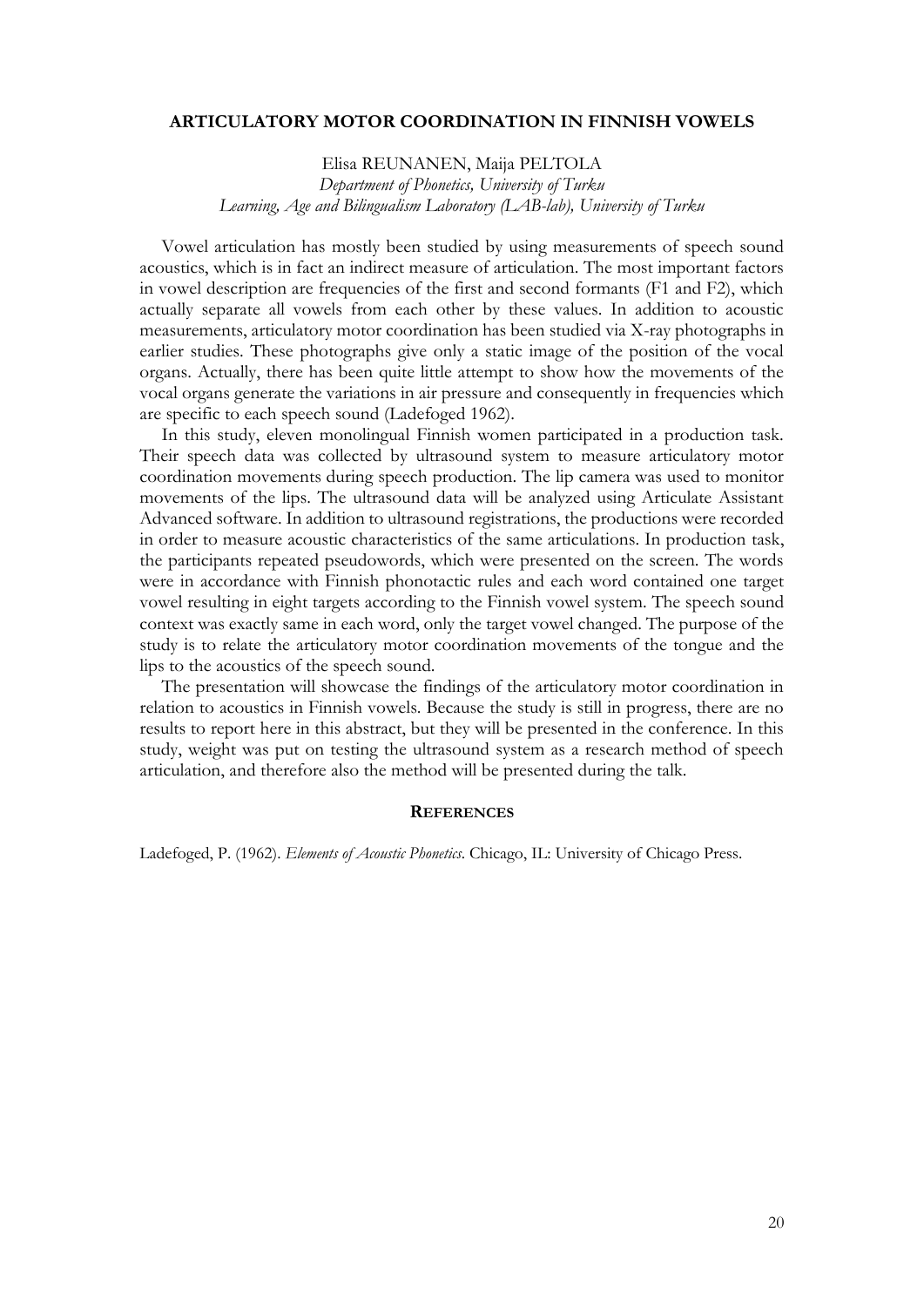#### **DIPHTHONG IN PERCEPTION — ONE VOWEL OR A COMBINATION OF TWO?**

Solveiga ČEIRANE *Riga Stradiņš University*

The current study deals with the auditory features of the Latvian diphthongs [ie, iu, ei, eu, ɑi, ɑu, ɔi, ɔu, ui, uo]. In the framework of this study, two perception experiments were conducted in order to explore the auditory significance of the initial part of the first component and the final part of the second component, as well as the formant transitions of the Latvian diphthongs because these segments contain the relevant information of diphthong articulation.

The study is based on data of 33 adult respondents and 44 children, who have indicated Latvian as their mother tongue. The perception experiments were performed using stimuli of naturally produced units. Thereafter they were edited with software Praat for the purposes of each experiment by cutting or erasing some parts of diphthongs.

It can be expected that significance of formant transitions would be relevant in perception of diphthongs because formant transitions take more than a half of each diphthong duration and according to the acoustic data formant transitions are the fundamental feature of diphthongs.

The results of the experiments show that formant transitions play an important role in the recognition of diphthongs and the results are better in both groups of respondents. There were problems only in the recognition of [pi].

However, children responses do not correspond to adults' data, especially in the experiment with the steady state of the first and second component. It can be concluded that children have problems to recognize often used diphthongs, e.g., the less common diphthongs [eu], [iu], are better recognized than the more common [ei] and [ie]. An unexpected result is mixing up with [ei] and [eu] because formant transitions of the second component differ for both diphthongs. The individual differences can be seen in children's responses more than in adults' results, also the children marked unreal diphthongs, e.g., [ia] is marked instead of [ie], [aɔ] is marked instead of [uo].

Adults' and children's perception is different, and it can be seen in the second experiment because there were very short stimuli (approximately 60 ms). It is also possible that children focus more on the quality of the initial component.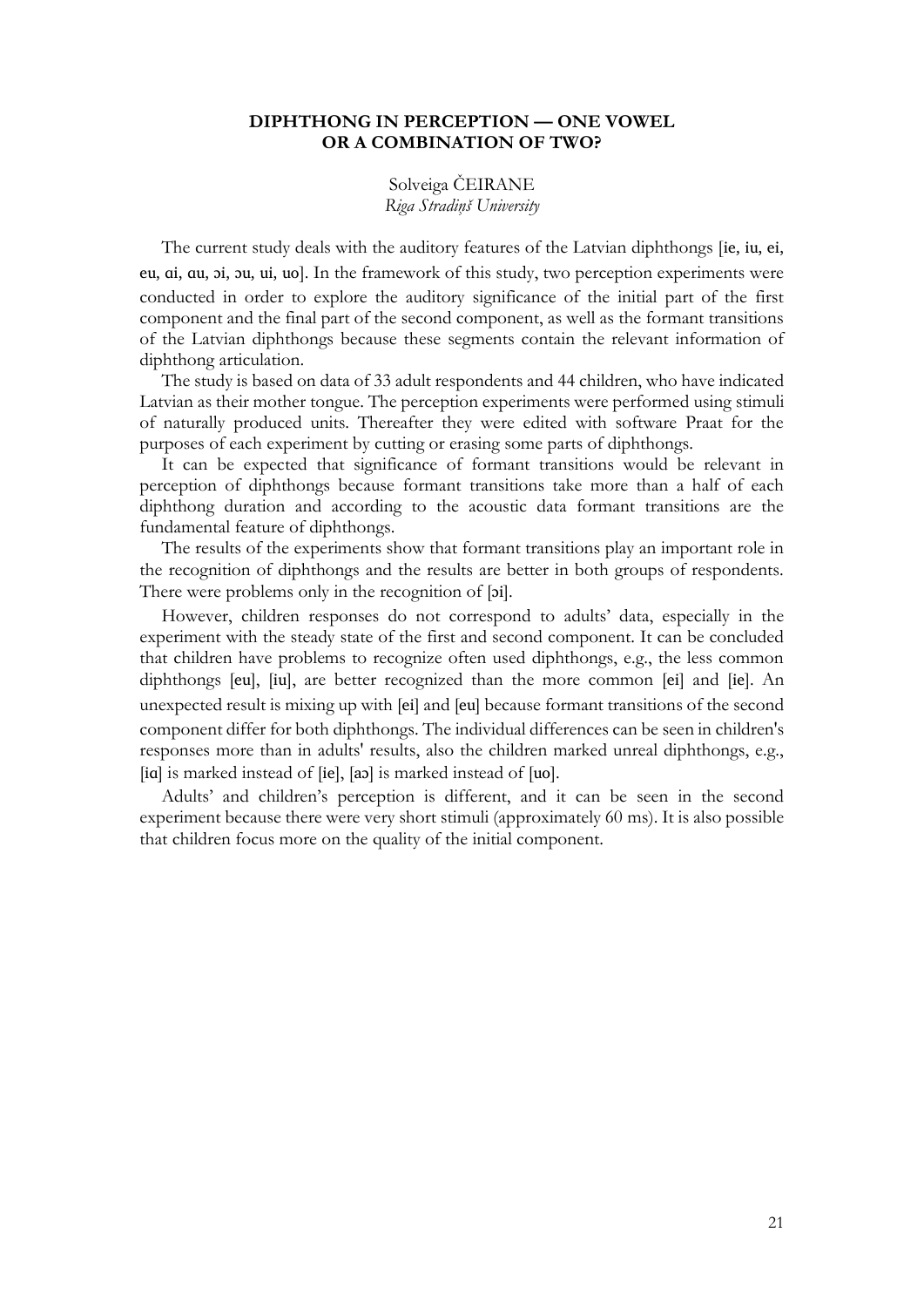#### **PRODUCTION TRAINING OF VOWEL DURATION DIFFERENCES**

Antti SALORANTA<sup>1, 2</sup>, Paavo ALKU<sup>3</sup>, Maija PELTOLA<sup>1, 2</sup>

*<sup>1</sup>Department of Phonetics, University of Turku <sup>2</sup>Learning, Age and Bilingualism laboratory (LAB-lab), University of Turku <sup>3</sup>Department of Signal Processing and Acoustics, Aalto University*

The purpose of this study was to determine whether a short listen-and-repeat training paradigm can be used to train vowel duration discrimination and production, and whether any learning effects would be transferred into an untrained vowel or a non-linguistic sound. This approach is supported by the DIVA model of speech acquisition, which suggests that speech motor patterns are learned by observing one's own productions through neural feedback mechanisms and modifying them until they match acoustic categories. Similar training has previously been successfully used to train vowel quality contrasts to young adults and children, with results showing up both in behavioral and psychophysiological measurements. Unlike vowel quality, segment duration can be considered to be a suprasegmental feature. It is therefore of interest to test whether it can be trained similarly to segmental features. As duration discrimination is not directly dependent on any other acoustic feature of the sounds being trained, it is possible that it can be learned a separate skill, in which case learning effects in trained segments could also be seen in untrained segments, and even non-linguistic sounds.

Participants were 18–30-year-old healthy adults with normal hearing, who did not speak Finnish as their native language and had spent little time in Finland. Their other linguistic skills were carefully screened to exclude languages with phonological length contrasts. The vowel stimuli used in the experiment were semisynthetic Finnish pseudoword pairs /tite/– /ti:te/ and /tote/–/to:te/, differing in the duration of the first vowel. A sinusoidal tone pair, equal in duration to the word stimuli, served as the non-linguistic stimulus. The /tite/–/ti:te/ pair was used in the production training, while the other two pairs were used to measure transfer of learning effects. The behavioral measurements employed in the study were an oddball discrimination task for all three stimulus pairs, and a listen-andrepeat production task for both of the vowel pairs. Listen-and-repeat was also used as the training task. No feedback was given during training.

The experiment was conducted in three sessions over three days. The first two days were consecutive and the third was 1–2 weeks after the second. The first two days consisted of baseline measurements for all the stimuli and four blocks of production training. The third day consisted of full progress measurements.

Preliminary results show clear changes in most of the measurements taken. In the discrimination task, reaction times decreased and discrimination sensitivity increased for all stimulus pairs. In the production task, subjects reliably produced the  $/$ tite $/$ –/tite $/$ contrast with consistently different durations by the end of the experiment. It seems, therefore, that more accurate duration discrimination is not limited to trained stimuli, or even to solely linguistic segments. Even at this preliminary stage, these results clearly show promise for this type of training for suprasegmental features.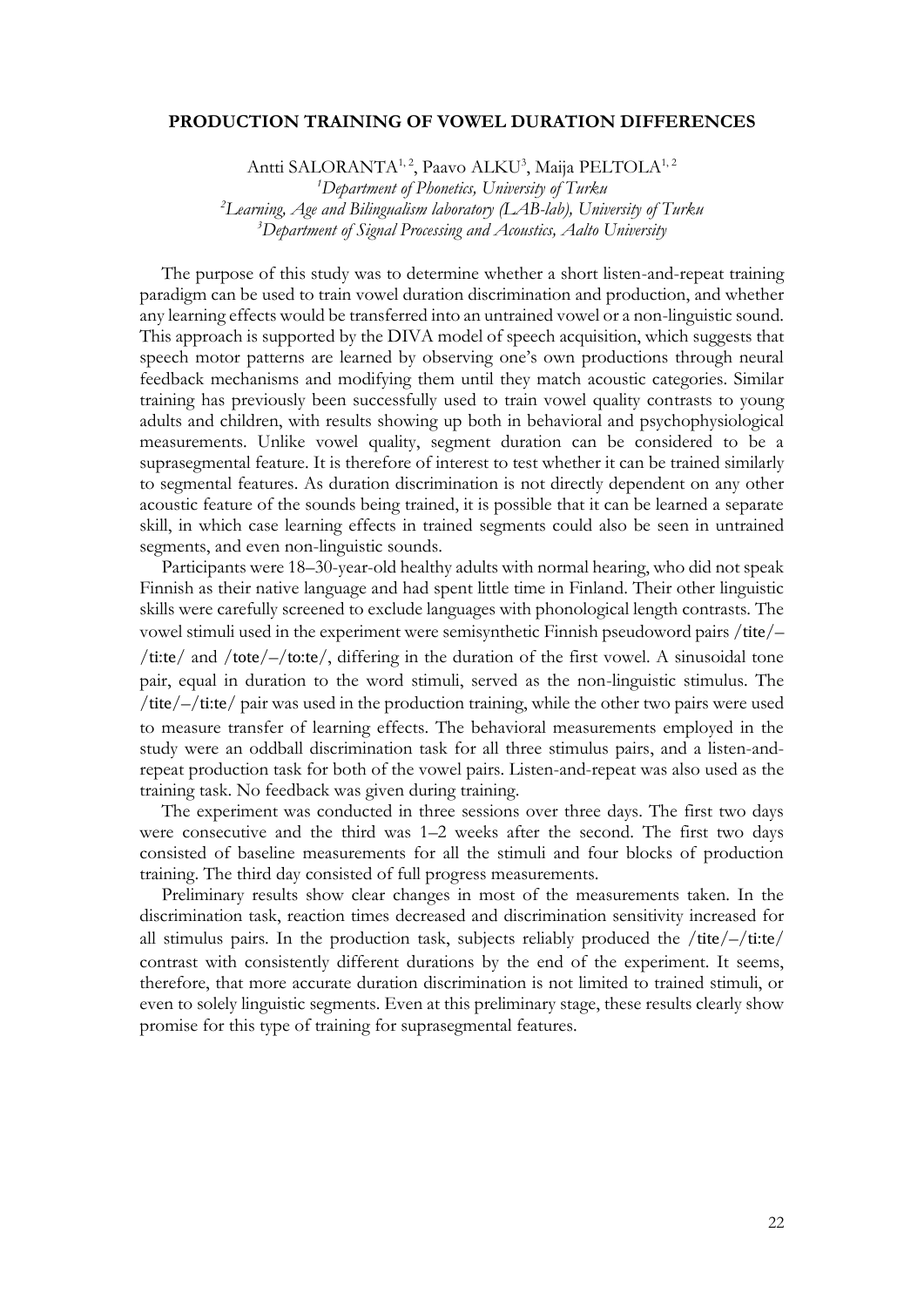#### **PHONETICS AND PHONOLOGY OF THE CIVILI MID-VOWELS**

H. Steve NDINGA-KOUMBA-BINZA *Centre for Text Technology, North-West University, South Africa*

The vowel system of Civili, a developing language in west central Africa, has been the subject of various studies. Quality of mid-vowels has been posited as a phonological issue whose only fairly coherent solution suggested so far is the hypothesis of vowel harmony. However, arguments and findings of the vowel harmony assumption have never been tested with verified phonetic data at neither acoustic nor perceptual level. This paper focuses on the acoustic aspects of the problematic vowels. An acoustic approach appears to be a better procedure towards the solution of a number of issues in the phonology of Civili. This implies to consider the question of data. It is in fact known that the lack of proper data and accurate methods may lead to opaque results and imperfect findings. Based on verified acoustic data, the present study gives a phonological interpretation contrary to claims of previous studies. Findings suggest a vowel-to-vowel coarticulation by assimilation. The contribution of this paper also pleads to deal with current procedures of laboratory phonology and phonetic sciences in the study of lesser known languages such as Civili.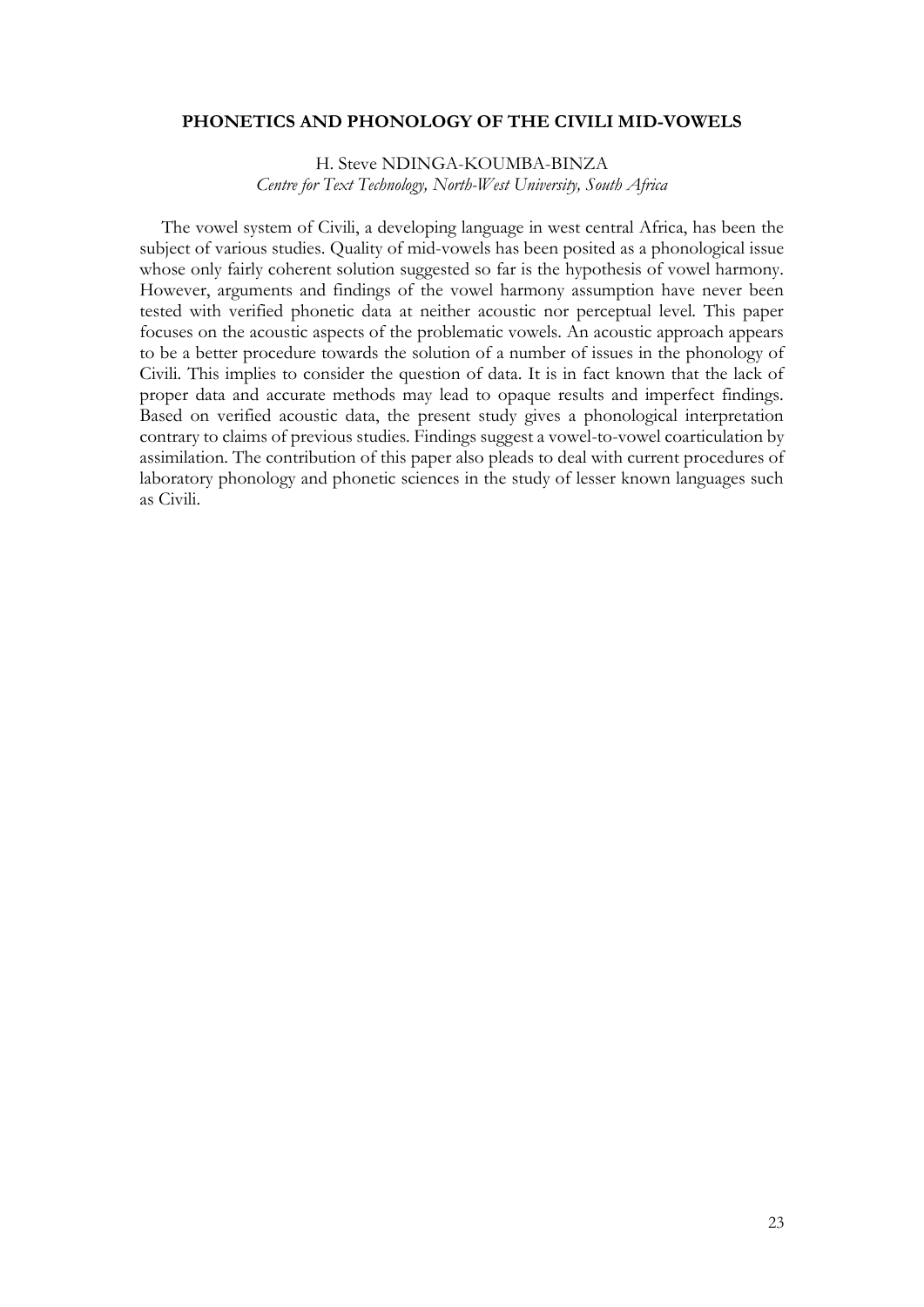### **LOCUS EQUATIONS FOR THE LATVIAN CONSONANTS PRODUCED BY INFORMANTS OF DIFFERENT AGE GROUPS (5–15, 16–39, 40–59, and 60–80)\***

## Inese INDRIČĀNE, Jana TAPERTE *Latvian Language Institute of the University of Latvia*

In the current research, the consonants of Standard Latvian have been investigated using locus equations. The aim of this study is to compare the results provided by informants of the four different age groups (5–15, 16–39, 40–59, 60–80) in order to detect an age impact to the acoustic signal of the consonants. According to the locus equations' data, the consonants of Standard Latvian are characterized in the terms of place category and coarticulation.

There are 26 consonants in the Standard Latvian: 1) labials  $/p$ , b, f, v, m/; 2) dentals  $/t$ , d, s, z, ts,  $\alpha$ , n/; 3) alveolars / f, z, tf,  $\alpha$ , l, r/; 4) palatals / c,  $\alpha$ ,  $\beta$ ,  $\alpha$ ,  $\beta$ ,  $\beta$  velars /k,  $\alpha$ ,  $\alpha$ /. Each syllable initial consonant (C) has been studied in the phonetic context of all 12 monophthongs (V) of the Standard Latvian /i(:),  $e($ :),  $\alpha$ (:),  $\alpha$ (:),  $\alpha$ (:),  $\alpha$ (:)/. The recording material consists of isolated, symmetrical CVC syllables pronounced by 20 native male speakers (children and adults) of the Standard Latvian, e. g. [gi(:)g], [ge(:)g], [gæ(:)g], [gɑ(ː)g], [gɔ(ː)g], [gu(ː)g]. In the framework of this study the material of totally 9360 CVC syllables have been analyzed.

It has been hypothesized that the greatest age-related impact will be displayed by the first (5–15) and the fourth (60–80) groups of the informants in comparison to the rest groups (16–39 and 40–59) of the speakers. In the first and the fourth groups a greater data distribution is also expected as a result of a growing or an aging, while the second and the third groups are expected to be more homogeneous.

**.** 

<sup>\*</sup> This study is supported by the Latvian Council of Science and conducted in the framework of the scientific research project "The acoustic characteristics of the sound system of Standard Latvian by age groups (5–15, 16–39, 40–59, 60–80)" (No. 148/2012; project leader *Dr. philol.* Juris Grigorjevs).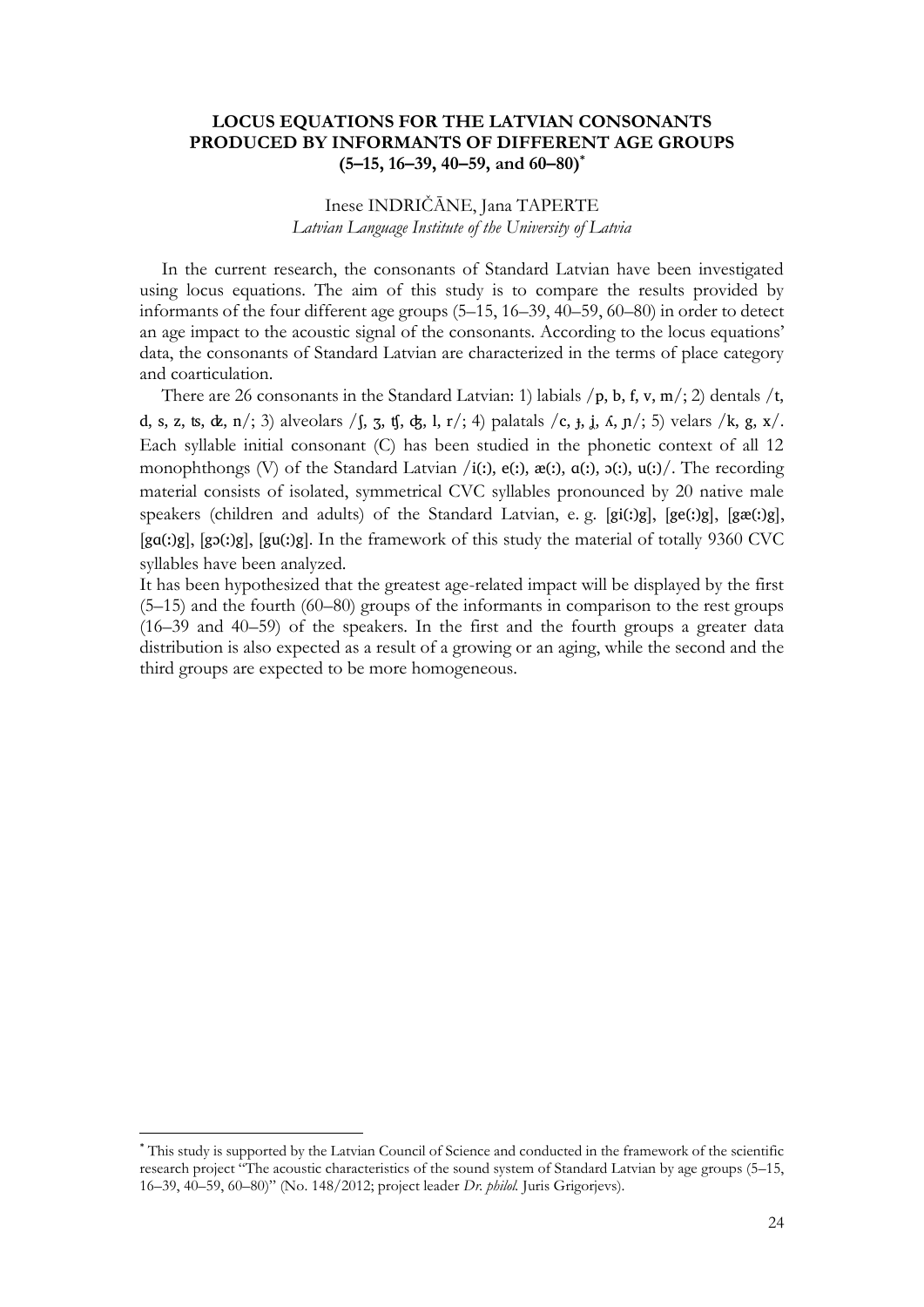#### **TOWARDS CHARACTERISTICS AND MORPHOPHONOLOGY OF INFLECTIONAL MORPHEMES IN LEZGIAN**

Maka TETRADZE *Ivane Javakhishvili Tbilisi State University Malmö University*

Jakobson's hypothesis on distribution of phonemes in affixes has been discussed in scholarly literature from different perspectives. As Jakobson (1966) noticed, inflectional morphemes differ from other morphemes by a restricted and selected use of phonemes and their combinations. Yet inflectional morphemes are less variable in inflectional languages than in agglutinative ones, scholars claim that the key point of Jakobson's hypothesis regards to the latter as well. Another hypothesis that will be examined in connection with the Lezgian language concerns the phonemes in affixes tend to be the less marked segments of the phoneme inventory (Chomsky & Halle 1968).

My research pertains to the Lezgian language, which is described as agglutinative language type (Greenberg 1966; Klimov 1980). The Lezgian language has one of the most complex phonological systems among Daghestanian languages with 54 consonants and 6 vowels in Standard Lezgian; in addition, when it comes to the dialects, this number increases.

Consistent investigation of Lezgian phonology with regard to above mentioned hypotheses defines language specific phonological rules.

In the paper, I analyse the proportion of total number of phonemes with the ones that occur in inflectional affixes both quantitatively and qualitatively.

The use of less marked phonemes in inflectional morphemes could not be qualified as a tendency; furthermore, dental, dento-alveolar, post-alveolar, velar, pharyngeal obstruents occur besides sonorants. I may remark that ejectives and labialized consonants are the least attested phonemes in formation of inflectional affixes. Overall 40 per cent of total number of consonants are used in inflectional morphemes.

Subsequently I describe verbal and noun inflectional affixes in Lezgian and classify them according to their structure, position, and binary oppositions (resp. affixes are basic or non-basic, plain or complex). During the study, the following tendency has emerged. In nouns, the most complex system occurs in declension, particularly in formation of ergative case. On the one hand, various markers are used with the same function (-*di*, -*ni*, -*u*, -*ü*, -*a*, -*ra*); on the other hand, allomorphs of the basic morphemes may occur either only in dialects or be predicted phonologically and semantically, therefore there is no any difference in dialects and the standard varieties in reference to their emergence.

As regards verbal affixes, they content with more or less similar phonemes. Though, in contrary with noun affixes, there are restricted varieties of allomorphs, varied from one another only with different vowels (e.g. a marker of absolute form of verb is -*z*, and its allomorphs (*uz*, *üz*, *az*, *iz*, *ez*, *anz*, *enz*) depend on a vowel in a root, and -*waz*, -*wanz*, -*wenz* which emerge with consonants  $[g, k, k^h, k^h, q, q^h, q^h, x]$  in a verbal root).

In the paper, I sketch the circumstances under which specific morphophonological processes occur, and exemplify the rules in connection with inflectional morphemes.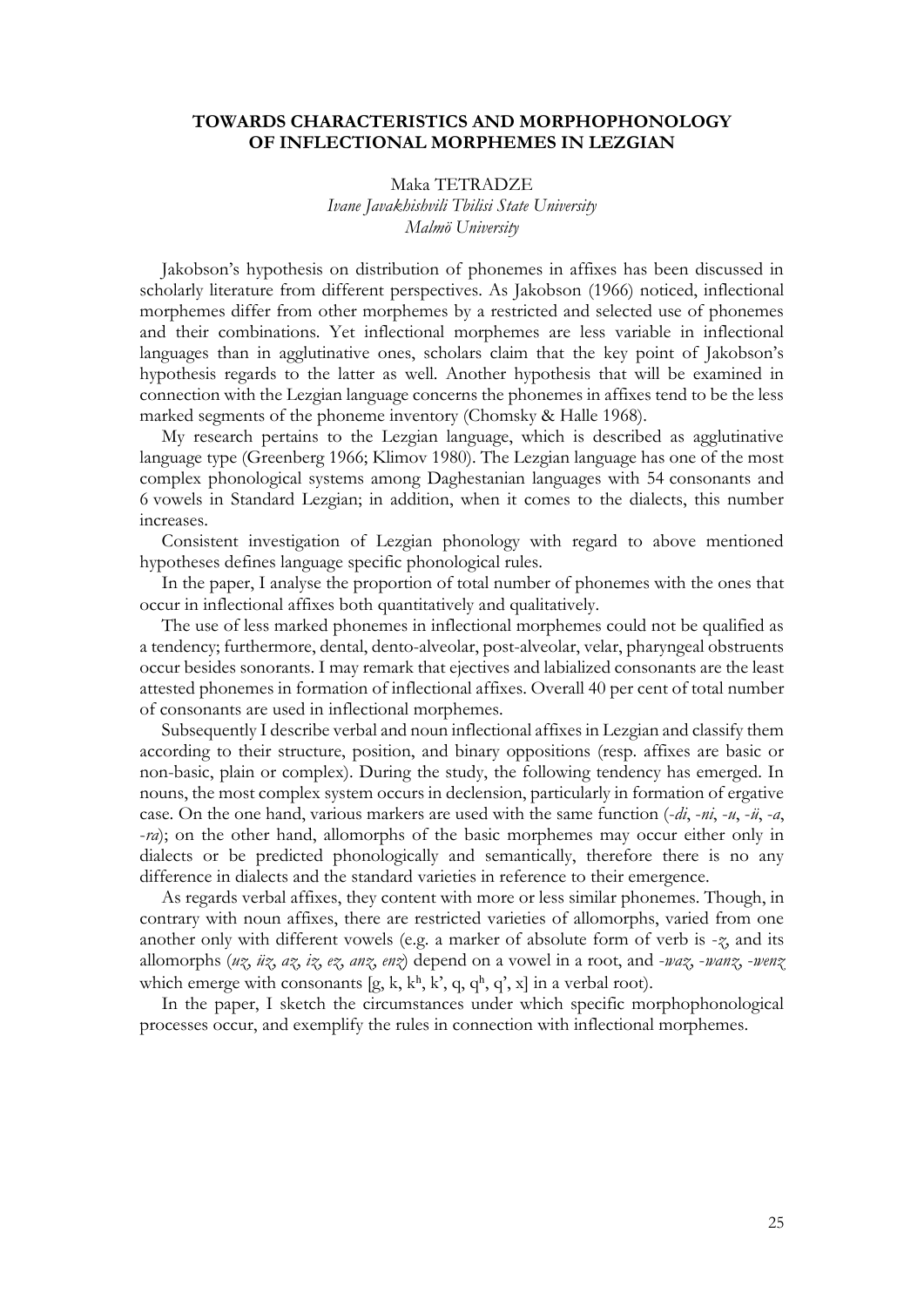#### **SPECTRAL ANALYSIS OF LATERAL SIGMATISMS: PILOT STUDY**

Ljiljana JELIČIĆ<sup>1,2</sup>, Tatjana ADAMOVIĆ<sup>1,2</sup>, Milan VOJNOVIĆ<sup>1</sup>, Marina VUJOVIĆ<sup>2</sup> *<sup>1</sup>Life Activities Advancement Center, Belgrade 2 Institute for Experimental Phonetics and Speech Pathology, Belgrade*

Every spoken voice in its articulation-acoustic dimension has the field in which its realization is manifested as typical (normal) pronunciation, and the filed in which its characteristics have manifestations of atypical (pathological) pronunciation. Lateral sigmatism appears due to incorrect routing of air stream in the oral cavity which flows at the edges of the tongue and most often occurs in the pronunciation of fricatives  $\frac{1}{z}, \frac{z}{\ldots}$  $\sqrt{s}/\sqrt{s}/\sqrt{s}$  and affricates  $(\sqrt{c}/\sqrt{c}/\sqrt{s}/\sqrt{d}/\sqrt{s})$ .

The paper presents pilot study with the example of lateral sigmatismus. We analyzed the spectral differences of affricate  $/c/$  in case of normal and atypical pronunciation, i.e. pronunciation with lateral sigmatism. The aim was to evaluate whether there are sufficiently large (essential) spectral differences between these two ways of pronouncing the affricate /c/, in order to define discriminatory criteria.

Research methodology included the Global Articulation Test (GAT) and Test for analytical estimation of Serbian language voices (AT) (Kostic et al. 1983). All respondents (children aged 6–7 years) have uttered these words in isolated position, after the pronunciation of the same words by the examiner. Recording was performed in an acoustically processed room in the Life Activities Advancement Center in Belgrade. We used the recorder H4n produced by ZOOM company. Sampling frequency was 44100 Hz, which means that the speech was recorded in the frequency range below 22050 Hz. The stereo recordings were with 16 bit resolution of quantization. All recordings were transferred from stereo to mono mode. This pre-process, followed by a spectral analysis was performed by Praat (Boersma & Weenink 2016). For estimation of long-term spectra classical FFT analysis (Fast Fourier Transform) was used with a frequency resolution of approximately 22 Hz. The frequency range up to 22 kHz is analyzed in detail. Thus, wide range of frequency analysis was selected for observation of higher energy concentrates that reflect affrication (Vojnovic at al. 2010). FFT spectra are transformed into longtime averaged spectrum, in Anglo-Saxon literature known as LTAS (Long Time Average Spectrum). Longtime spectra are by spectral method "smooth" in window width of 500 Hz.

Research analysis of normal fricatives/affricates pronunciation and pronunciations of these phonemes with lateral sigmatismus point to differences in the high-frequency part of the spectrum. The cutoff frequency is in the range of 3–6 kHz. The biggest differences in the spectrum are found above this critical frequency. On the basic of the obtained results, it can be concluded that the spectral characteristics of regular fricatives/affricates pronunciation are significantly different in relation to atypical pronunciation of the same phonemes. These spectral differences can be used to create a dedicated software tools that will help the speech therapist in his work but also it could be used by children in individual exercises for pronunciation of critical phonemes.

#### **REFERENCES**

Boersma, P. & Weenink, D. (2016). *Praat: Doing phonetics by computer*, http://www.praat.org/.

Kostić, Đ., Vladisavljević, S., Popović, M. (1983). *Tests for speech and language examinatios*, ZUNS, Belgrade.

Vojnović M., Subotić M. (2010). Modeling in affricate /c/ pronunciation, 8th Conference: Digital speech and visual processing, DOGS2010, Proceedings, pp. A1.5.1-A1.5.4, Iriški Venac, Serbia.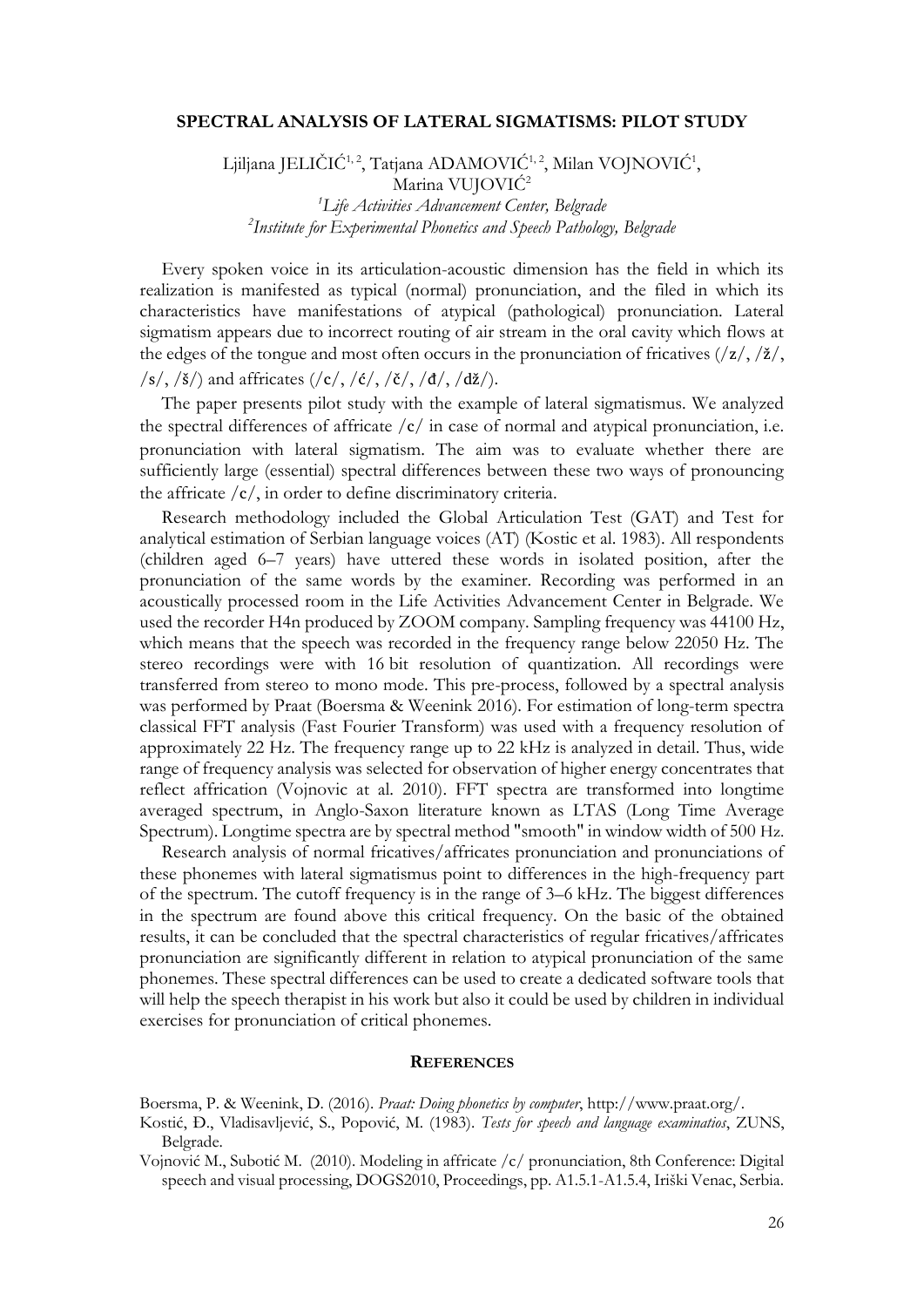### **IPA EQUIVALENTS OF THE TRADITIONAL PHONETIC ALPHABET FOR LITHUANIAN PHONEMES**

## Jurgita JAROSLAVIENĖ, Jolita URBANAVIČIENĖ *Lithuanian Language Institute, Vilnius*

The International Phonetic Alphabet (IPA) equivalents of the traditional phonetic alphabet for Lithuanian phonemes are going to be discussed in the report. Lithuanian linguistics mostly uses its own national phonetic transcription system. If needed, Lithuanian sounds can be transcribed using IPA developed by the International Phonetic Association. It is a standardized, internationally recognized set of phonetic symbols designed to represent and analyse sounds of any languages of the world through the articulatory features of the sounds they represent. IPA system is very useful in comparative linguistics, although there are some inconveniences because of the differences between the national and international phonetic alphabets. Since functional significance is not universal (what is phonologically significant, or relevant, in Lithuanian, could not be so in some other languages), in order to conduct a comparative study of Lithuanian sounds and other sound systems in an objective manner, it is necessary to indicate discrepancies between IPA and the Lithuanian and the chosen language phonetic alphabets.

IPA was used to represent Lithuanian sounds in the academic grammar of the Lithuanian language 'Lithuanian Grammar' (ed. by Vytautas Ambrazas) (LG 1997, 16–17). In the present report, we suggest a slightly modified IPA transcription. The main differences are the following: 1) the IPA equivalent of the Lithuanian short [i] is [ɪ]; 2) the IPA equivalent of the Lithuanian short [u] is [ʊ]; 3) the IPA equivalent of the Lithuanian short [a] is [ɐ]; 4) palatalized consonants are represented not with the diacritic sign as in the 'Lithuanian Grammar', e.g. [t], [d] (in the IPA system, this sign is used to denote labialization), but by adding to the consonant the superscript symbol of palatal approximant 'j', e.g. [tʲ], [dʲ]; 5) Lithuanian consonant [v] is treated as a frictionless continuant, therefore it is represented with [ʋ]. In the 'Lithuanian Grammar' this sound is treated as a labiodental fricative [v] or a bilabial fricative [β]).

The most recent interpretation of Lithuanian consonants in the context of IPA was presented by Ambrazevičius and Leskauskaitė (2014, 164–167). IPA is based primarily on English sounds; therefore it was attempted to adapt the IPA symbols to the Lithuanian language by comparing F2 loci for Lithuanian and English consonants. The symbols of IPA and the classification of Lithuanian consonants that were suggested by Ambrazevičius and Leskauskaitė are different from those to be suggested in the present report.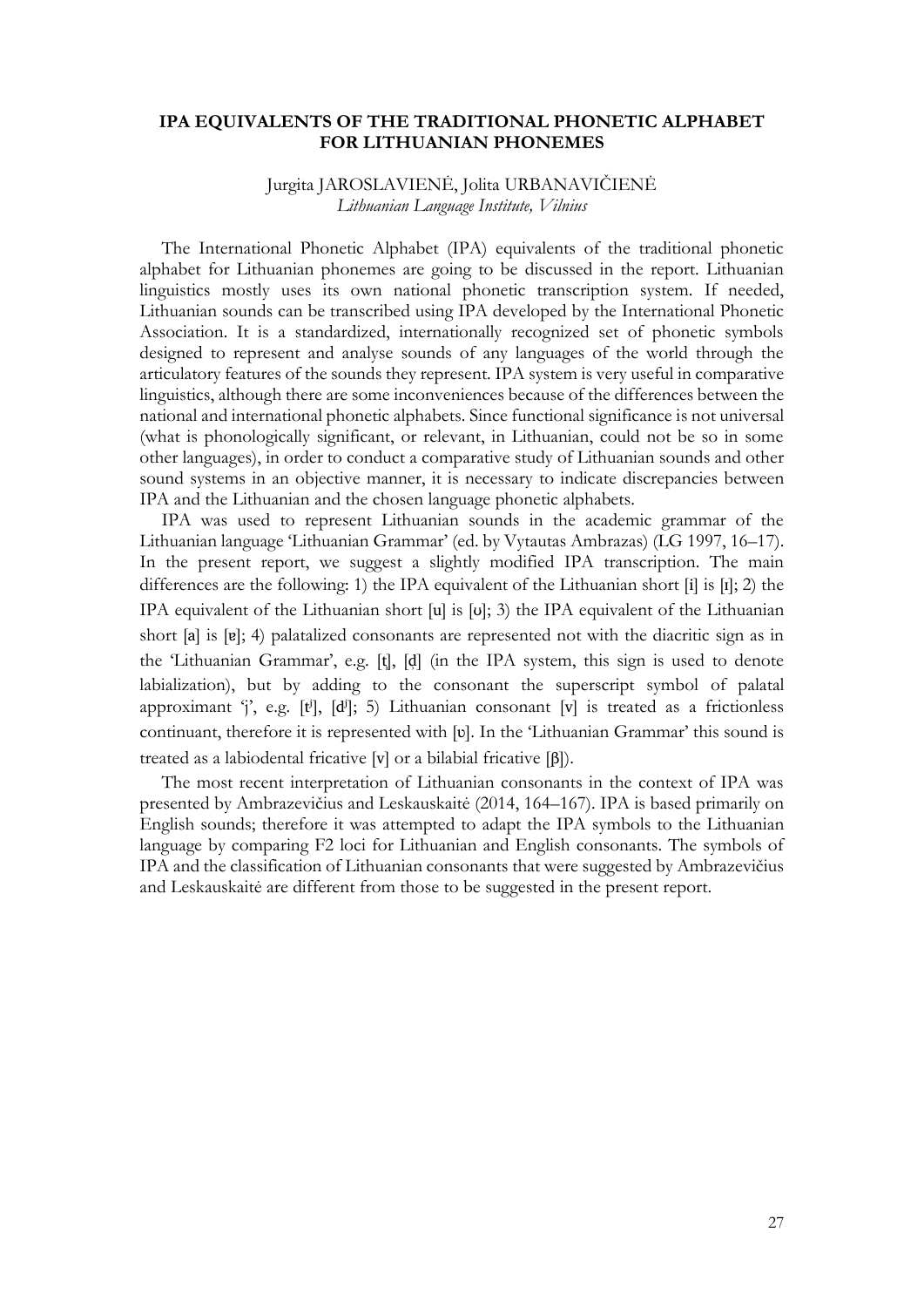#### **OCCURRENCES OF CONSONANTS AND VOWELS IN SOUND LINKS DURING THE EARLY PRELINGUAL PERIOD\***

Tatjana ADAMOVIĆ $^{1,2}$ , Ljiljana JELIČIĆ $^{1,2}$ , Mirjana SOVILJ $^{1,2}$ , Milan VOJNOVIĆ<sup>1</sup> *<sup>1</sup>Life Activities Advancement Center, Belgrade 2 Institute for Experimental Phonetics and Speech Pathology, Belgrade*

The development of sounds in a child, which is commenced by the function of laryngeal system already with the first cry of the newborn, goes through the range of developmental phases.

The aim of this research was monitoring the occurrence of sound links (consonantvowel), their combination and determining the frequency in the period of 0–6 months after birth, as well as observing the occurrence of their incidence dynamics in relation to the phonological structure of the Serbian language.

The sample comprised 5 newborn babies, 0–6 months of age, without variables such as: gender, pregnancy and delivery period. The babies were continuously monitored from birth until the end of the sixth month of age. Babies were digitally recorded once a month in relaxed atmosphere at home. The obtained recordings were computerized and auditorily analyzed by expert researchers. The data were entered into tables that present the detailed description of the characteristics of children's voicing, than statistically and descriptively processed.

Based on the result analysis, it can be noticed that sound links (consonant-vowel) appear very early, already in the period of cooing, and that the appearance of these links is more frequent compared to the occurrence of isolated consonants. In the period from 0-6 months of age, 40% of consonants and 80% of vowels appeared in sound links, out of the total number of consonants and vowels in the phonological structure of the Serbian language. We can conclude that the child during the period from birth until 6 months of age, acquires speech observing its general characteristics. Based on these general characteristics, it proceeds towards acquisition of mother tongue. It is justified to expect that the previous experience acquired in this period will play significant role and present a good prerequisite for further development of speech and language.

 $\overline{a}$ 

<sup>\*</sup> The research is supported by the Ministry of Education, Science and Technological development of the Republic of Serbia within the project No. 178027.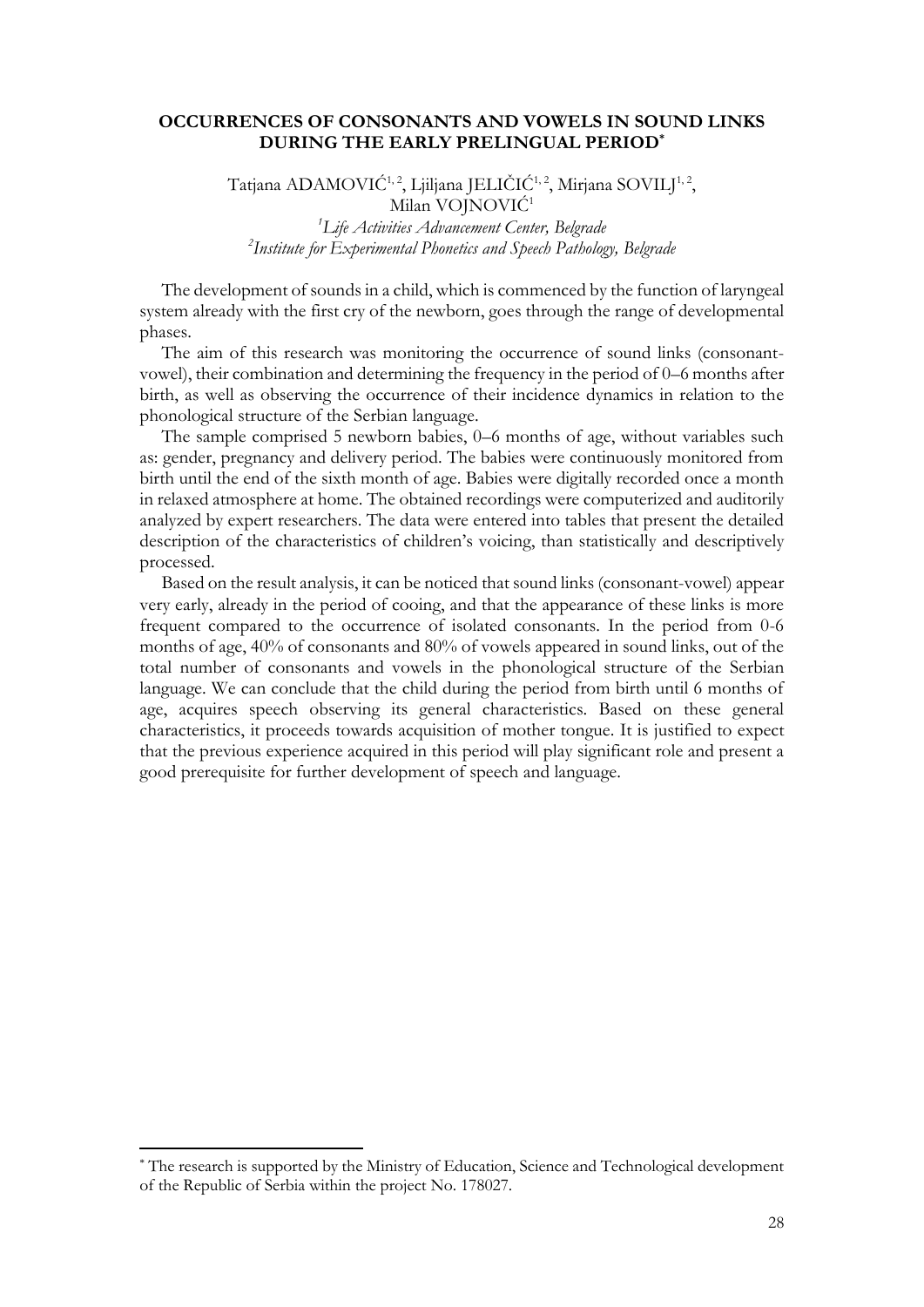### **PHONETIC AND PHONOLOGICAL DEVELOPMENT IN SERBIAN CHILDREN WITH SPEECH AND LANGUAGE IMPAIRMENT AND ALTERED EEG FINDINGS**

Saška FATIĆ, Nina STANOJEVIĆ, Ivana BOGAVAC *Life Activities Advancement Center, Belgrade Institute for Experimental Phonetics and Speech Pathology, Belgrade*

The delay in speech and language development including phonetic and phonological segment may be an indicator of specific brain areas dysfunction. These data highlight the importance of language examination in relation to central nervous system functions. Research aim was to examine phonetic and phonological development in children diagnosed with speech and language impairment (SLI) who have altered EEG findings. Research sample was divided into two groups of children: E1 group consisted of  $N=15$ children with SLI in the level of speech production and with altered EEG findings which means that subspecific potentials were regeistered; while E2 group consisted of  $N=15$  with SLI in speech production and with regular EEG findings. All examined children were at the age from 3 to 6 years and they were on intensive speech and language treatment at the Institute for Experimental Phonetics and Speech Pathology (IEPSP) in Belgrade, Serbia. Research methodology included Global Articulation Test from IEPSP Test Battery. The obtained results showed that the children with SLI but with regular EEG findings had better achievements in almost all parts of Global Articulation Test. The most frequent distorted voices in E1 and E2 group were affricates and fricatives. Voice omissions were registered only in E1 group. Results are discussed in relation to gender, type and frequency of pronunciation errors, as well as in relation to altered EEG findings.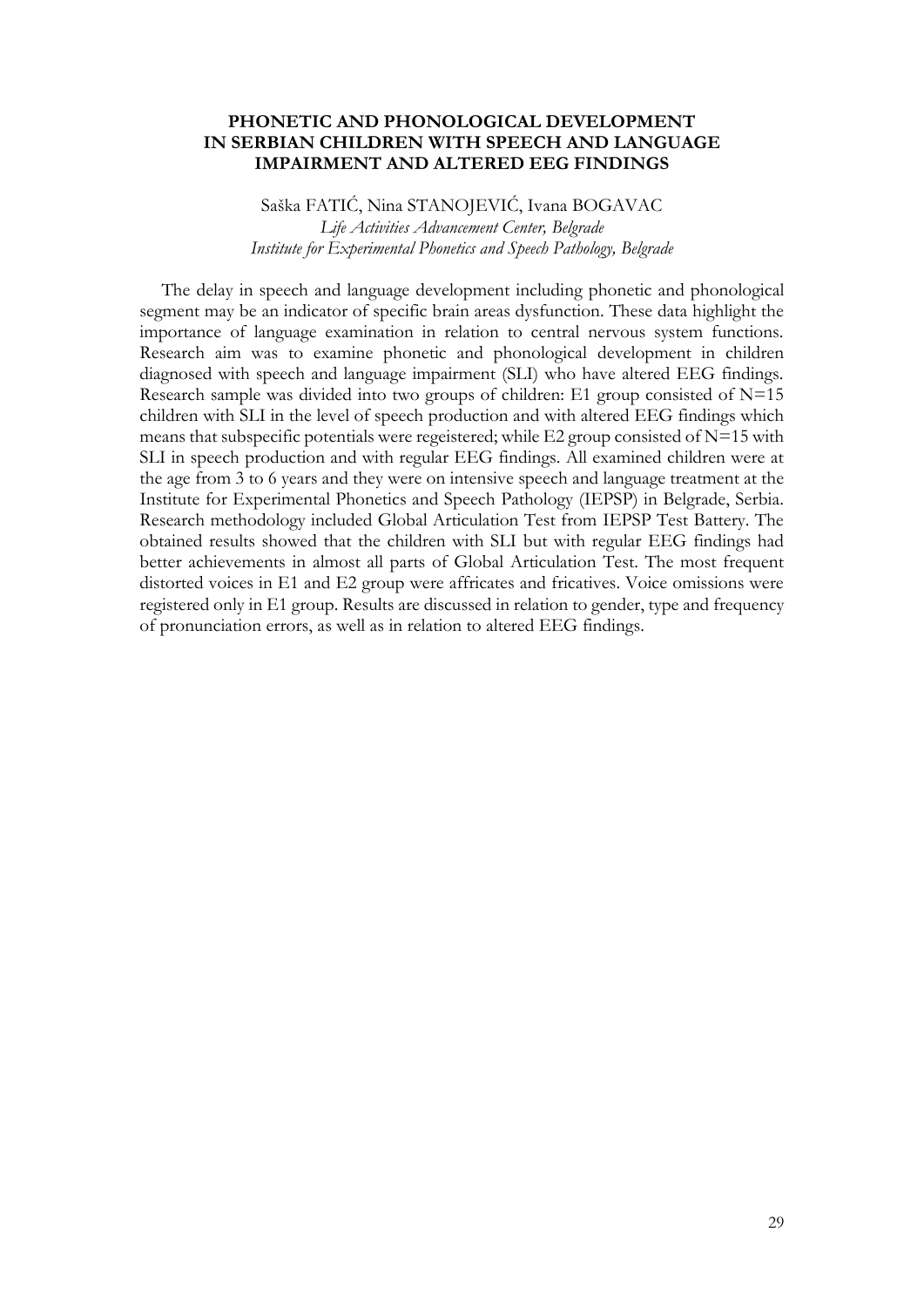#### **ABILITY OF PHONOLOGICAL SYNTHESIS IN EARLY SCHOOL AGE SERBIAN CHILDREN**

Nina STANOJEVIĆ, Saška FATIĆ, Miodrag STOKIĆ *Life Activities Advancement Center, Belgrade Institute for Experimental Phonetics and Speech Pathology, Belgrade*

Phonological awareness is the ability of phonemes segmentation and knowledge of the phonemes-graphemes relationship and represents the basis of language functioning. It consists of functions that contribute to comprehension of the different ways in which oral speech can be divided into smaller segments. One of these functions is auditory synthesis — the ability to group different phonemes in one spoken word. Ability of phonological synthesis represents one of preconditions for the development and acquisition of reading skills.

The aim of this study was to examine the ability of phonological synthesis of monosyllabic, disyllabic and polysyllabic words in the first and the second grade children from the elementary school.

The sample consisted of 60 children, of which 30 in the first grade, and 30 in the second grade. The percentage of males and females was 40% and 60%, respectively. All subjects were students of the elementary school *Arčibald Rajs* in Belgrade. We used group of tasks B-2-3: Phonological synthesis of voices from the Diagnostic kit for assessment the ability of speech, language, reading and writing (Bjelica J. Posokhova, 2001) for the assessment of phonological awareness. Testing was carried out at the very beginning of reading training and one year since the training began.

The results showed that the accuracy was 27% in the first grade children and 77% in second grade children. The values of mean scores for the total number of points for all three groups of tasks in first and second grade children show statistically significant difference ( $p \le 0.05$ ). Results will be discussed in relation to word length, age and gender.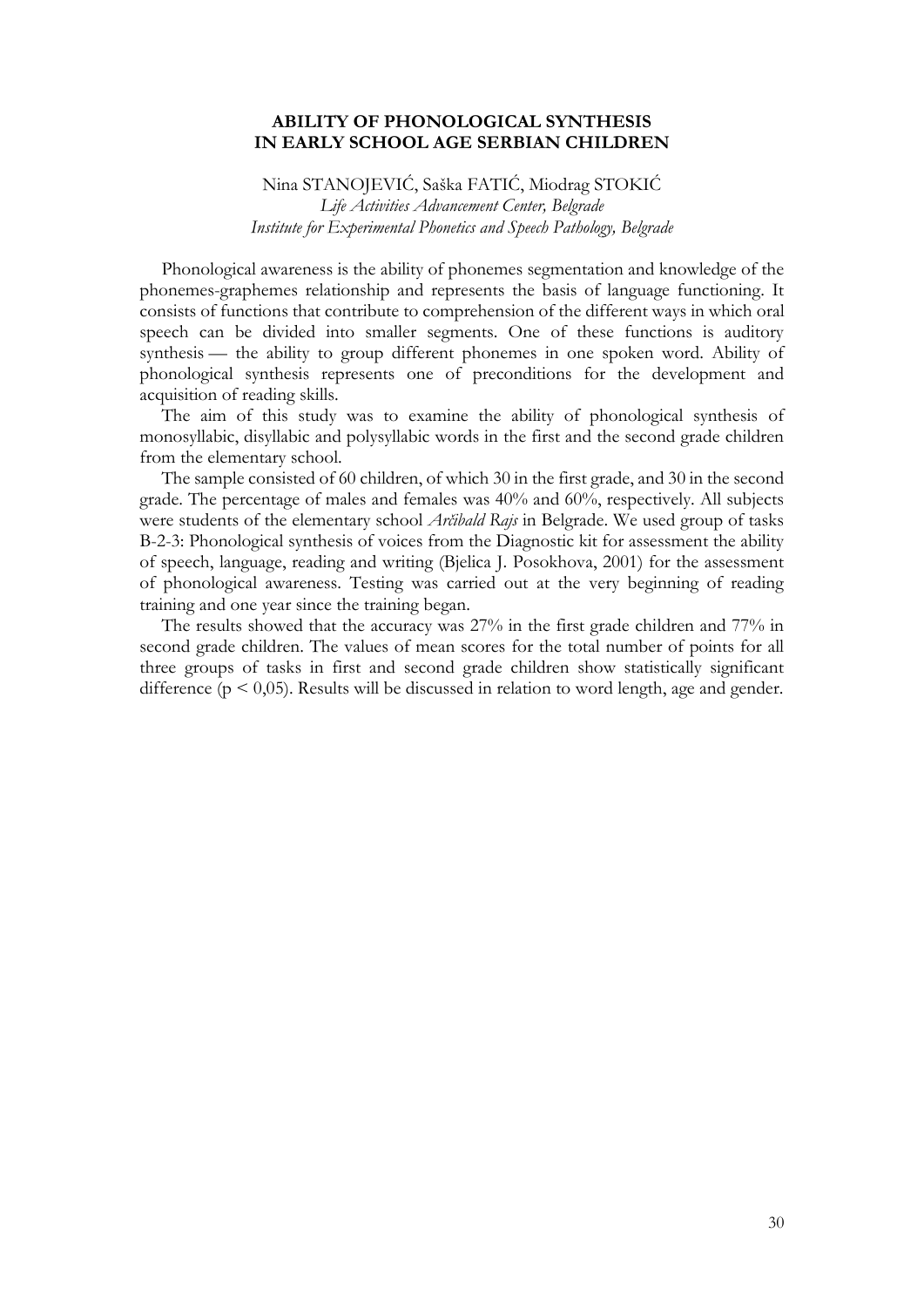#### **QUALITY ASSESSMENT OF LINGUISTIC PROCESSING IN RUSSIAN US TTS SYSTEMS**

### Anna SOLOMENNIK

*<sup>1</sup>Life Activities Advancement Center, Belgrade 2 Institute for Experimental Phonetics and Speech Pathology, Belgrade*

The paper deals with linguistic processing of Russian unit selection speech synthesizers quality assessment: reading acronyms and abbreviations, numerals, special characters, English words, the correctness of word stress position and grapheme-to-phoneme conversion. Several speech synthesizers with demo versions without background music (Acapela, iSpeech, Ivona TTS, Mary TTS, Nuance Vocalizer, VitalVoice TTS) were selected for the tests. The evaluation was conducted using auditory analysis by the author. Total duration of the sound recordings for every tested synthesized voice was about 40 minutes. Mary TTS open-source speech synthesizer has lower quality than commercial products, which applies to the linguistic processing: it does not read the numbers and Latin characters, acronyms are read as normal words, etc. Test sentences containing the analyzed words or characters were randomly chosen from the Russian National Corpus (http://www.ruscorpora.ru/).

| Speech<br>Synthesizer                 | Acapela | iSpech          | Ivona   | Mary          | <b>Nuance</b><br>Vocalizer | <b>VitalVoice</b> |
|---------------------------------------|---------|-----------------|---------|---------------|----------------------------|-------------------|
| Voice                                 | Alyona  | Female<br>voice | Tatyana | Male<br>voice | Katya                      | Julia             |
| Graphical<br>abbreviations            | 52      | 28              | 32      | $\theta$      | 40                         | 79                |
| Acronyms                              | 82      | 74              | 78      | $\theta$      | 75                         | 99                |
| <b>Numbers</b>                        | 62      | 59              | 63      | $\theta$      | 62                         | 83                |
| Special characters                    | 95      | 33              | 71      | $\theta$      | 43                         | 81                |
| English words                         | 100     | 15              | 26      | $\theta$      | 74                         | 93                |
| <b>Heteronyms</b><br>(word stress)    | 66      | 79              | 57      | 46            | 61                         | 98                |
| Grapheme-to-<br>phoneme<br>conversion | 88      | 44              | 63      | 44            | 50                         | 88                |

Test results are presented in the table below which shows the percentage of test sentences correctly read by different TTS systems:

The results are somewhat expected. When carrying out the tasks of linguistic processing linked directly to the Russian language, the VitalVoice TTS system which was developed in Russia primarily for the Russian language shows the best performance. However, when reading foreign-language words and special characters, Acapela speech synthesizer shows the best results which is likely due to the fact that the respective modules can be integrated to the Russian language synthesis from more developed languages. The Russian voice of Mary TTS open-source system expectedly showed the worst result, it was unable to cope with most tasks. Among other commercial systems, linguistic processing quality varies depending on the particular task.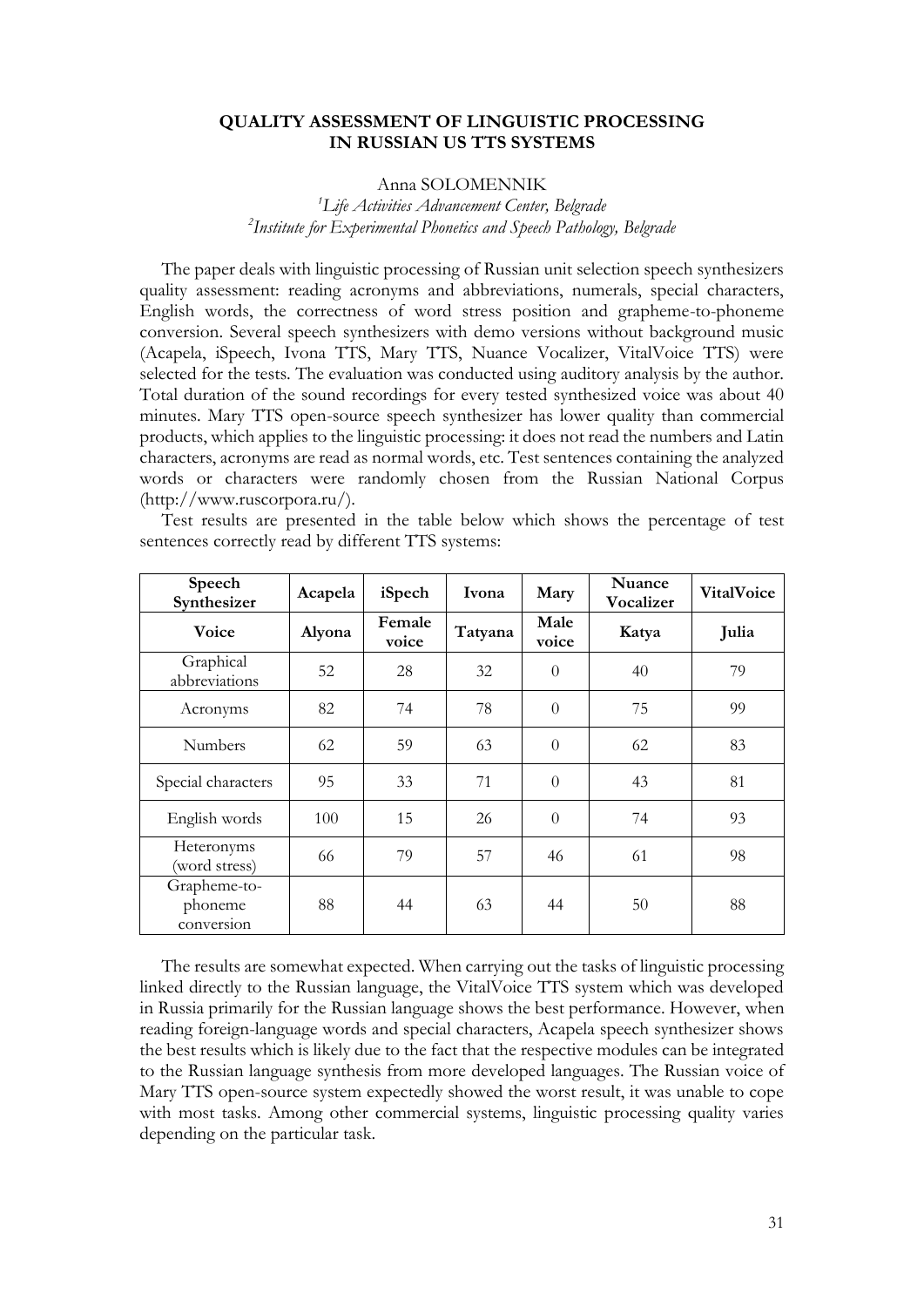#### **THE AWARENESS OF SILENT LETTERS IN ENGLISH BY TURKISH LEARNERS**

#### Sercan KARAKAS, Ayse Gul OZAY *Middle East Technical University, Ankara*

This paper discusses the awareness of silent letters by Turkish speakers of English, whether this awareness correlates with the L2 proficiency level and whether the position in which a silent letter can appear in a syllable, namely onset and coda, influences the awareness. The previous studies show that silent letters are problematic for L2 learners (Akinjobi, n. d.; Jam et al. 2014; Mohammed 2008) but there is no study that focuses on the effect of the proficiency level and the effect of the positions, onset and coda, on the awareness of silent letters. The data about the L2 learners' awareness of silent letters was collected from 60 participants, 30 advanced and 30 beginner learners of English, by means of a reading task. The findings of this study show that Turkish learners of English may not be aware of silent letters regardless of their proficiency levels, the proficiency level contributes to the awareness to some extent and the positions affect the correct pronunciation of words containing silent letters. That is, as Topbaş and Yavuz (2008) state, since Turkish does not allow consonant clusters in onset position, while it allows consonant clusters in coda position of the syllable, these rules about consonant clusters in Turkish might have an effect on the proper pronunciation of words that have silent letters because participants in both proficiency level groups performed significantly better when the silent letter appears in syllable coda in written forms. Besides, advanced participants, who are exposed to English more, perform better than the beginner participants because of the effect of explicit teaching.

#### **REFERENCES**

- Akinjobi, A. (n. d.). *English Silent Letters in Nigerian English: How Silent?* Retrieved 28 November 2015 from http://www.adenikeakinjobi.com/sites/default/files/publications/ENGLISH SILENT LETTERS - HOW SILENT IN NIGERIAN ENGLISH.pdf
- Jam, B., Domakani, M. & Kasegari, Z. (2014). An intralingual analysis of Iranian EFL learners' difficulties caused by the inconsistency between spelling and pronunciation. *International Journal of Educational Investigations* 1(1), 134–147.
- Mohammed, A. A. (2008). The effect of CALTAL approach on Jordanian University students' pronunciation of English words with silent consonant letters. *International Journal Of Learning* 15(1), 159–167.
- Topbas, S. & Kopkalli-Yavuz, H. (2008). Reviewing sonority for word-final sonorant+obstruent consonant cluster development in Turkish. *Clinical Linguistics & Phonetics* 22(10–11), 871–880.